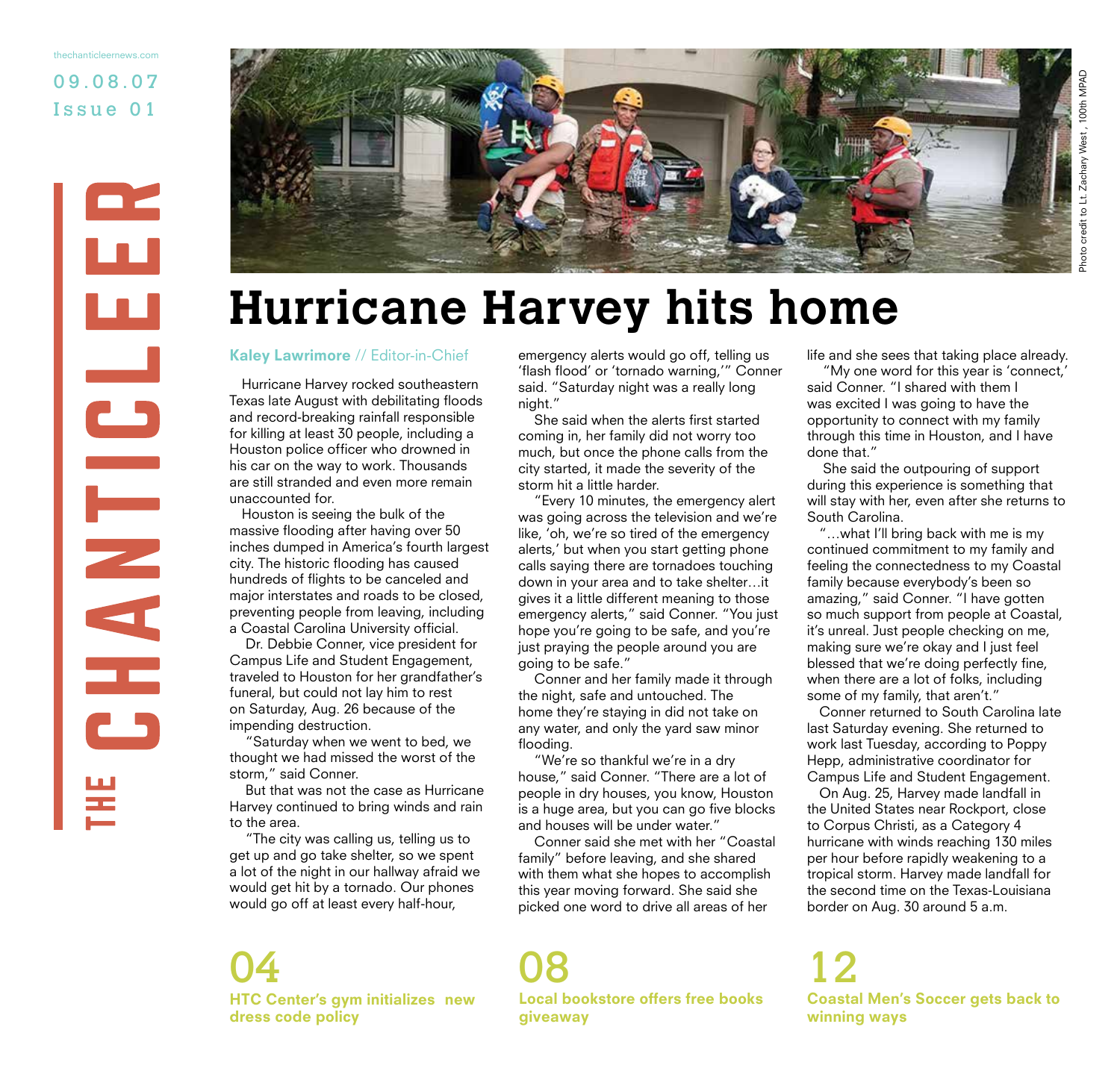

### Kaley Lawrimore // Editor-in-Chief

Three business majors were given a project for their entrepreneurial leadership class, but decided to turn it into something much bigger than Coastal Carolina University.

 Mary Rufo, Taylor Moon and Trevor Greene were given an \$8 start-up capital and their objective was to make the biggest impact they could in only 10 days, so they decided to help out those affected by Hurricane Harvey.

 "We knew we wanted to do something that affected more than just us, so that's why we did pick Hurricane Harvey, and the American Red Cross as a legitimate organization," said Rufo. "Everyone trusts them, people donating to them know the money is going where it should."

 The trio said they were inspired to help after going through Hurricane Matthew, which impacted South Carolina last October.

 "After Hurricane Matthew hit us, we know the devastation that that caused here…it's something that's really close to community," said Moon. "We felt like we should give back."

They paired up with The American

Red Cross to create a website, Teal for Texas, where people could donate to help out. Their goal was to raise \$10,000 in 10 days.

 In just over 24 hours of starting the website, the group raised over \$1,000. Moon and Rufo were surprised by how quickly took off.

 "It's been a lot bigger than I thought it was going to be," said Moon. "Everyone I know has been sharing it, people I don't know have been sharing it, so the word is really getting out there…"

 Moon and Rufo said Teal for Texas goes way beyond their class project, and themselves. It's about helping those who so desperately need it.

"It makes me feel really fortunate that we are in a position where we can step up and help," said Rufo. "If we were in Texas, or anyone else that was hit by Hurricane Harvey, we would be the ones needing help. It makes me happy that we can step up and help, and if that were to happen to us, other people would step up, too."

 Since the project started, the trio has been featured on Carolina and Co. Live, WRNN radio and ABC 15 News.

continued on page 7



## **Coastal to send aid to Houston**

Ian Brooking // Reporter

On Aug. 29, the Coastal Carolina Department of Athletics announced they will be conducting a relief drive in an effort to assist those in Houston who have been affected by Hurricane Harvey and the historic flooding the storm has caused. Cari Rosiek, associate athletic director at Coastal Carolina University, talked about what it meant to once again step up to the plate.

"I was not sure if we were going to be able to accomplish this due to the fact that we didn't have a truck," said Rosiek. "On Tuesday morning, I was getting a lot of requests, and I was able to talk one-on-one with Tyler Anthony of Lewis Truck Lines and he jumped on board.

"Coastal Carolina ran a donation drive last year in an effort to aid fellow Sun Belt institution, Louisiana-Lafayette, after torrential rain caused horrendous flooding in the area.

"As a community that felt the effects of a hurricane last fall, we can certainly empathize with the people of Houston and their current situation," said Rosiek.

Harvey developed from a tropical wave to the east of the Lesser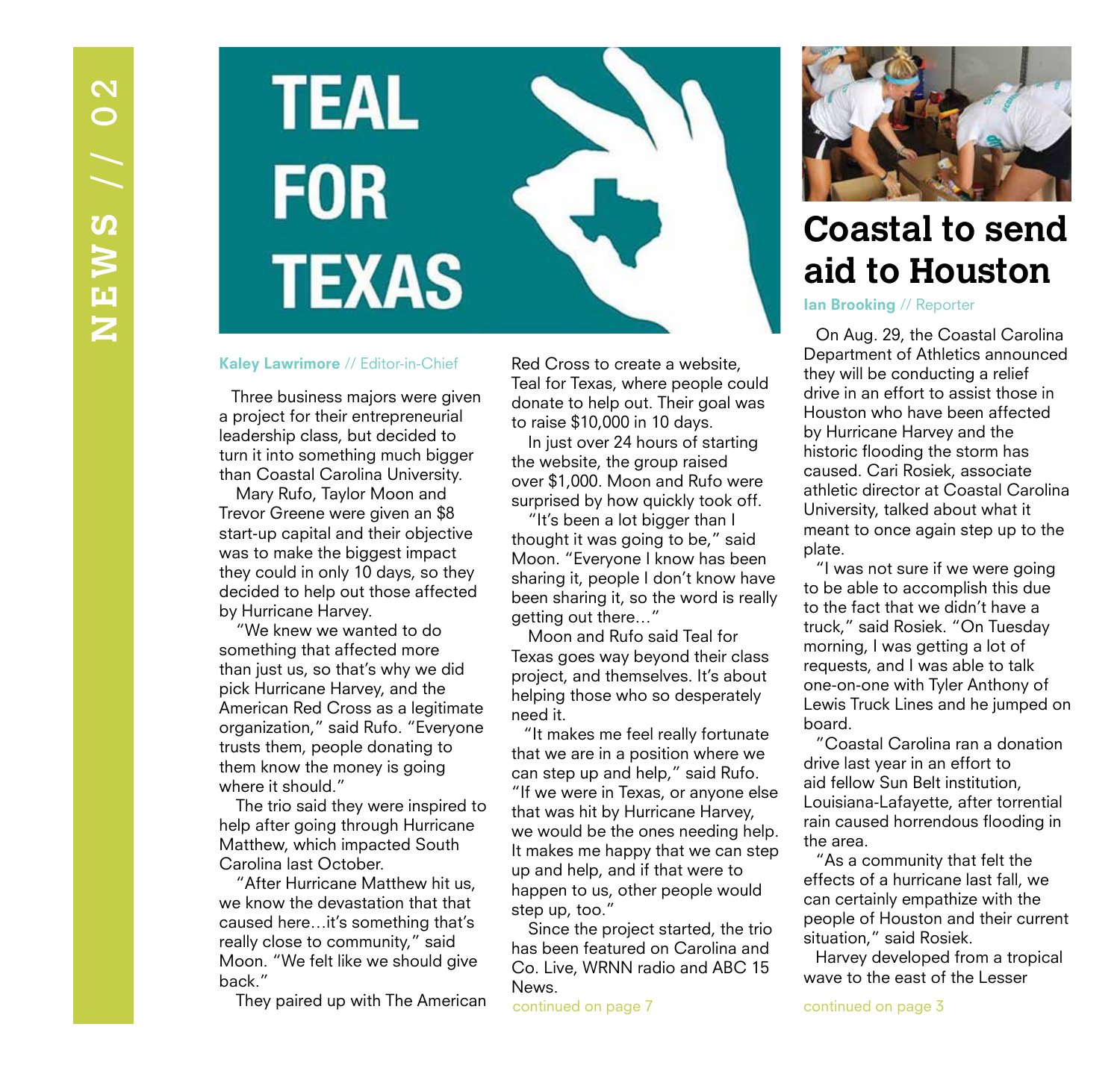### Coastal to send aid continued

Antilles, reaching tropical storm status on Aug. 17.

Harvey began to decrease in strength as it passed through the Caribbean but then began to rapidly intensify on Aug. 24 and regain its Tropical Storm status, ultimately becoming a hurricane that same day. On Aug. 25, Harvey was labeled as Category 4 hurricane and made landfall at peak intensity in Rockport, Texas. The worst of Hurricane Harvey was the catastrophic inland flooding that has affected deep east Texas, especially in Houston, Texas. The Greater Houston area observed at least 50 inches of rain, making Harvey the wettest tropical cyclone on record for Texas and the contiguous United States. It is also estimated that 25 to 30 percent of Harris County, which is nearly 450 square miles in area, was submerged. It is estimated that there is going to at least \$10 billion to \$160 billion in damages. Coastal Carolina Department of Athletics will be sending student-athletes to Texas, much like last year when Coastal aided Lafayette, Louisiana. "We will be taking student-athletes down to Houston once it has been deemed safe," said Rosiek. "There, our student-athletes will be helping unload the truck and distribute supplies. That way, we know that the people who desperately need [help] will get it in their hands."The drive will last two weeks and people are encouraged to bring cleaning supplies, toiletry items and cases of water.

Monetary donations can be made online on the CCU Sports page.

## **South Carolina expected to see higher than average hurricane season**

### Tyler Gross // Reporter

With the devastation in Texas and the looming threat of Hurricane Irma hitting the east coast, it serves as an important reminder to be prepared for hurricanes and tropical storms.

 Hurricane season runs from June 1 to Nov. 30, and with the help of Coastal Carolina University's oncampus emergency management team, it has been made easier for students to receive information on how to prepare for a natural disaster.

 Carissa Medeiros, director of Emergency Management, urged all students to have a plan in place for any type of natural disaster that may occur, not just hurricanes and tropical storms. She stressed the importance of not waiting for disaster to strike to get a hurricane kit ready

 The Office of Emergency Management helps students during times of natural disasters and provides them with information on how to evacuate if need be and also supplies students with emergency kits.

If students have any questions about how to evacuate, where to get a supply kit or would like to review hurricane guidelines, there is a emergency management link on our website.

When Hurricane Matthew hit the Grand Strand last year, new policies were put into place by CCU, according to Medeiros.

"The president, provost and vice president made the policy decision to close campus and residence halls when the governor released



a hurricane evacuation for Horry County," said Medeiros. "The university also had to prepare the campus facilities and grounds for possible flooding and high winds."

Jane Rowe, a recent CCU graduate, was a senior during Hurricane Matthew and was happy with how they handled the situation.

"[During Hurricane Matthew] Coastal made it a point to make sure all of the students and faculty was [sic] safe," said Rowe. "Classes were canceled and students were kept up to date with the status of returning to classes through emails. Coastal was prepared and no classes were affected."

For the students who have nowhere to go if an evacuation order is issued, CCU will transport them to a safe location in the region.

 "Last year, we evacuated our residential students who didn't have a place to go to Clemson University for sheltering," said Medeiros.

 Medeiros encourages students to fill out the Personal Evacuation Plan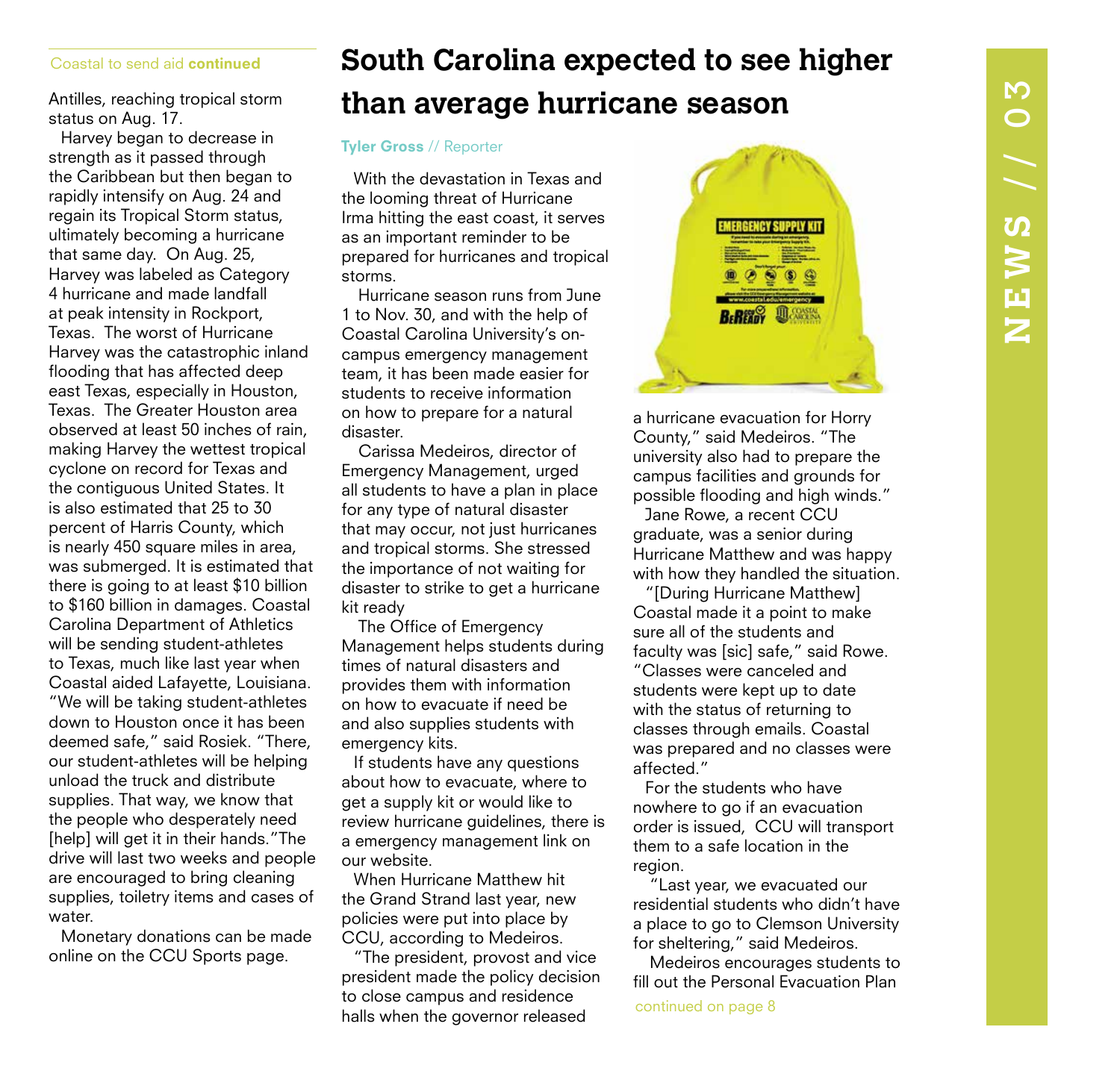## **HTC Center's gym initializes new dress code policy**

On Aug. 1, CCU's fitness center initiated a new dress code that affects all students, faculty and staff who constitute the campus. This policy does not allow gym-goers to work out if skin below their shoulder blades and the midsection is showing.

 This rule is enforced by asking people to change their shirts. If another shirt is not applicable, then one can be provided if asked, according to Tara Josey, associate director of campus recreation.

 "We never deny any one access, we will offer you a shirt," said Josey.

 Josey said this move was hard but necessary to prevent illnesses from spreading.

 "It wasn't something that was taken lightly," said Josey. "We researched a dozen other campuses on what their clothing policies were. In an effort to still allow people to wear athletic attire that has

the freedom to expose shoulders and have the movements needed and with at least providing more barriers to disease transmission, this is what we came up with."

 The goal of the new gym rule is to decrease the spread of diseases and infections by limiting the amount of skin visible while using the equipment.

 "It's your gym," said Josey. "You are paying money to come here and we are trying to protect you as a user."

 There are other actions to help limit the risk of developing disease or infection, such as using the wipes provided by the gym to clean and sanitize the equipment before and after the workout. Also, the spread of illnesses can be limited by accepting the hand towels given out to wipe away any sweat.

 Brandon Richardson, a senior at Coastal, claimed that he would not let this new policy affect him attending the gym.

"I have been going to the gym

Alisha Petrizzo // Reporter the freedom to expose shoulders since I was a freshman and if they want to keep us from getting sick, then so be it," said Richardson. "I will still get my workout in."

> According to Josey, the gym is another way to help promote healthy standards and the new regulation is just another way to enforce wellness.

 Accompanying the new dress code, there is also a new rule on what types of beverages can be brought inside the gym. The gym is now a water-only facility.

 Members at the gym still want people to attend and they are willing to accommodate anyone if needed.

 Clarification on the dress code is located inside the facility and posted on their social media pages, such as Twitter, Facebook and Instagram with the handle @CCU-REC.



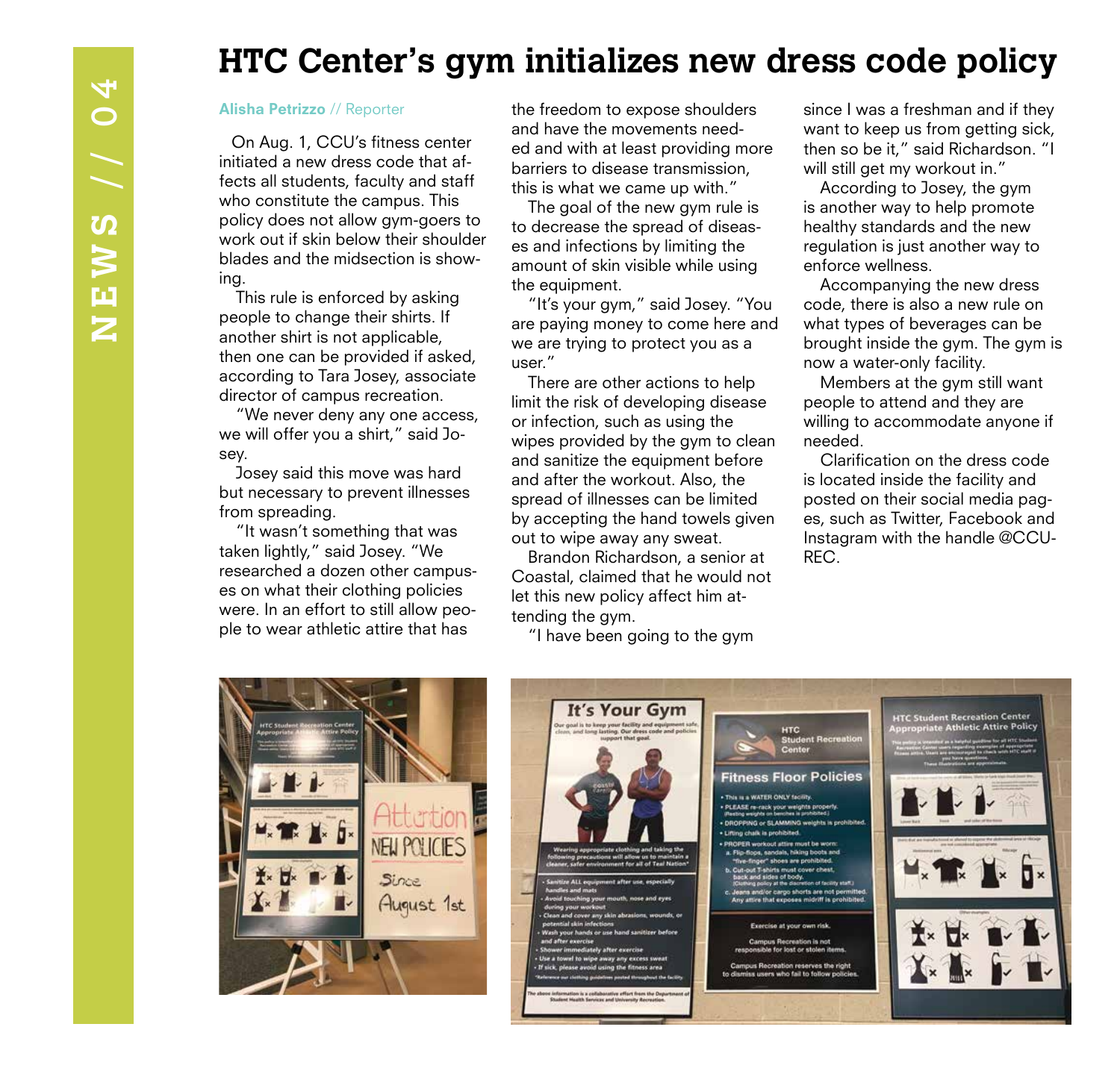## **Sustainable umbrellas**

### Yaicha Ocampo // Assistant Editor

Coastal Carolina University now has solar-powered umbrellas around campus for students to charge their electronic devices, like smartphones, tablets and laptops.

 Sustain Coastal, the TD Campus and Community Sustainability Initiative that was established in 2005, purchased the umbrellas over the summer.

 Jeremy Monday, the sustainability coordinator, said the University had been considering purchasing these umbrellas for a while now.

 "We have talked about doing this for a couple years," said Monday. "Over the summer, we ordered the umbrellas from Zon Technology and they arrived in early August."

 Zon Technology, like Sustain Coastal, is cognizant of the environment. They focus on reducing our carbon footprint while providing a sustainable outdoor power solution.

The inspiration for the umbrellas

came from the technological culture.

 "Everyone on campus is becoming more reliant on their mobile devices," said Monday. "We wanted to give them an opportunity to enjoy the outdoors and charge their devices using a renewable energy source."

 Coastal Carolina University is an EPA (Environmental Protection Agency) Power Partner.

 "As a result of using green power, these organizations are helping to support the development of new renewable generation capacity nationwide while also helping to protect the environment," according to the United States Protection Agency's official site.

 Sustain Coastal also creates educational programs and events for students focused on sustainability such as recycling, food waste composting and water refill stations.

 Some of the events include Earth Month, Pop-Up Thrift Shop, Landfill on the Lawn and Campus Salvage.





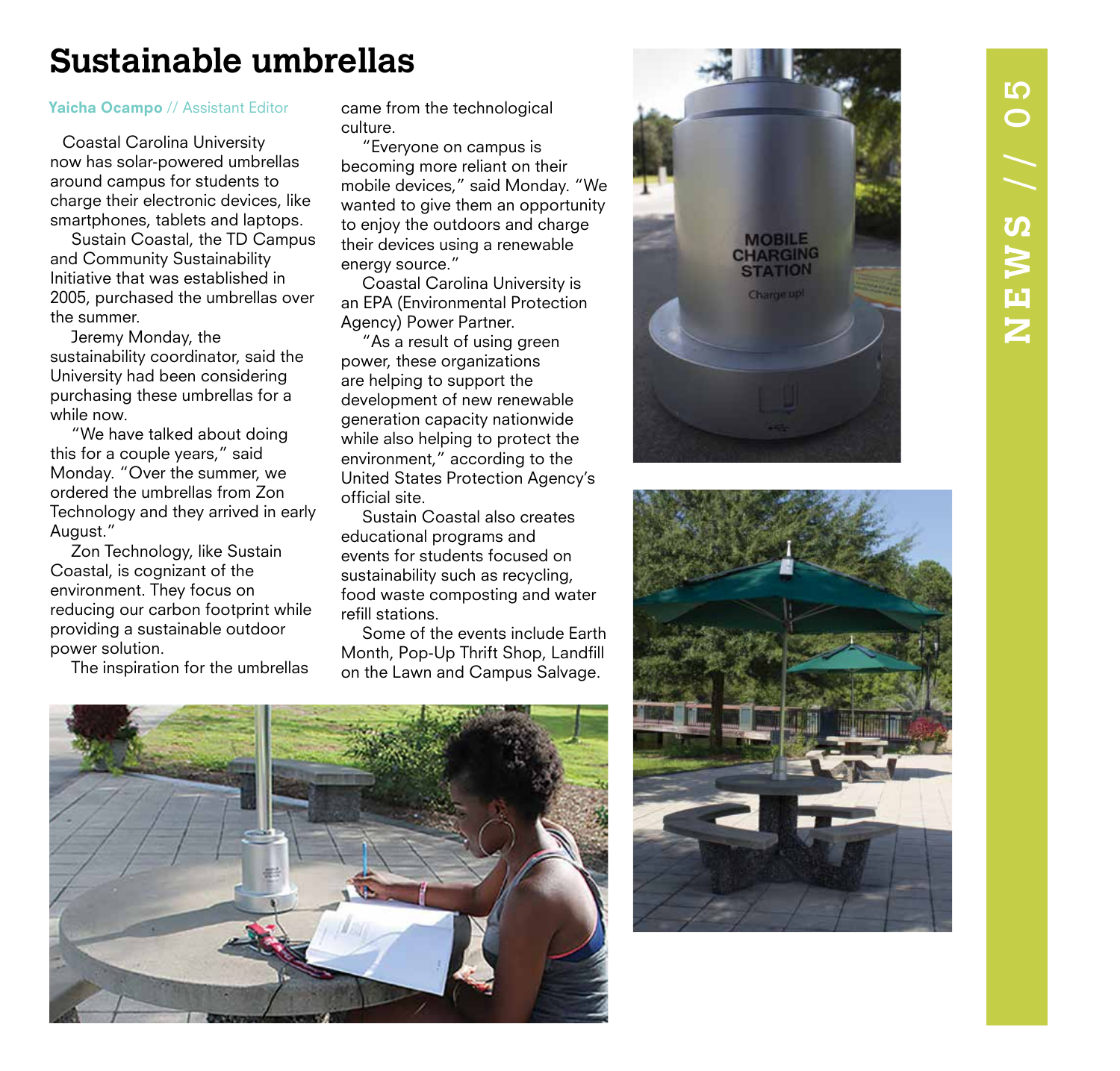## **Graduation photo to wrong number turned viral tweet**

### Coby De Lucia // Reporter

Students attending Coastal Carolina University have one main ambition in common: graduation. An event where students wear caps, gowns and smiles from ear to ear. As they walk across the stage in the HTC Center and finally receive their diplomas.

 On Aug. 5, 2017, Justin Campbell walked across that stage to become a part of Coastal Carolina's alumnus.

 Before the ceremony began, Campbell and his friend thought a picture together would be a great way to remember that moment. When Campbell went to send the photo to his friend, he made one mistake.

 "I put a 7 instead of a 6," said Campbell. That wrong number belonged to Roger Hawkins.

 Hawkins received the picture from Campbell and decided to respond rather than simply ignoring it or informing the graduates of the mishap.

 "I smiled. I instantly responded with what I did," said Hawkins. "It was nice, you know?

 These guys are doing something cool with their lives. My first thought was that it was cool, so I let them know."

 Hawkins is no stranger to wrong numbers contacting him. He said his number is posted on the internet in multiple places because of his job as a real estate agent.

 Hawkins did not just respond with encouraging words, but he sent back a selfie to match.

 "The type of person that I am and the type of business that I'm in, I enjoy

engaging strangers," said Hawkins. "It gets me out of my own stuff."

 When Hawkins texted back, it was already 30 minutes into the graduation ceremony, and Campbell did not have a lot of time to digest what happened.

 "I look at the message and it's a picture," said Campbell. "I'm laughing, and I show the guy sitting next to me and we are laughing at it. I respond and say, 'My guy' and that is when he responds back with 'Congrats fellas the skies the limit!' all I could think at the time is that it was cool because I was on the graduation high at the time."

 It was not until the next day that Campbell realized how "cool" this scenario truly was.

 He was convinced to take screenshots of the text messages between the two and tweet them out. It did not take long for the tweet to make the its rounds on Twitter.

 The tweet got some much attention, national news outlets contacted Campbell to talk with him about his exchange with Hawkins.

 "I've been on the Today Show, ABC, all the local stations and BuzzFeed," said Campbell.

 Campbell had to turn his notifications off because of the viral tweet. Hawkins was forced to use his laptop to respond to the masses.

 "I didn't realize until the next day when a random number texted me about it," said Hawkins. "I thought she was his friend so I went along with it and asked if he had listened to the speech I sent him. This and that. Then I thought about it and I looked on Twitter to see what was going on."

Hawkins has been getting hundreds





of messages from random numbers; he even got a message about the tweet while talking with The Chanticleer.

 "I just got one. 'Way to be an awesome person dude. The world needs more people like you.' There were nights where it was nonstop," said Hawkins.

 Hawkins said he texted back because he is a positive man. He did not realize he would get so many encouraging words sent to him, and for that, he is humbled.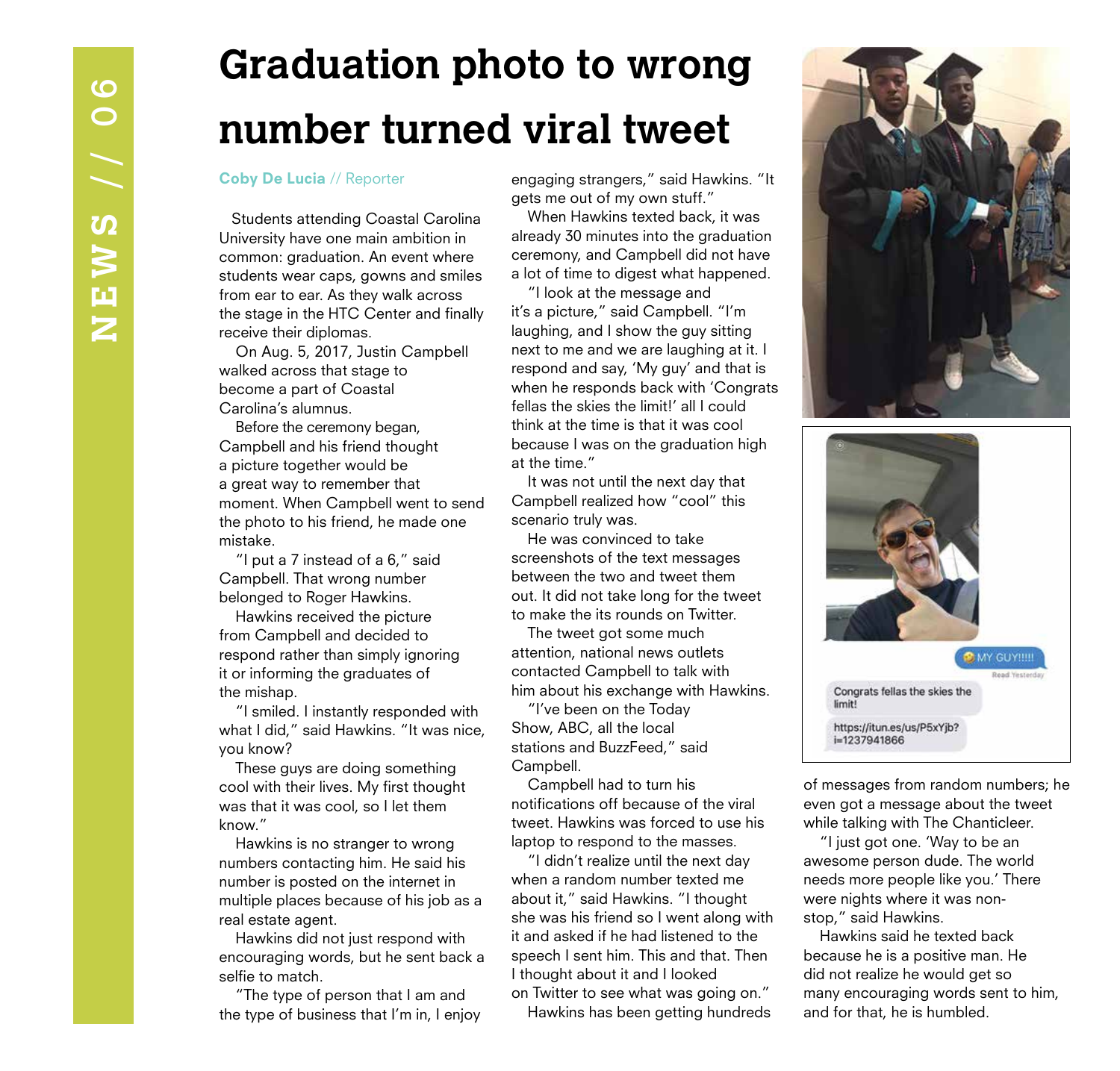## $\blacktriangleright$ **NEWS** // 07  $\overline{\mathbf{C}}$ NEWS //

## **The man behind C-I-N-O**

### Coby De Lucia // Reporter

When students hear the phrase CINO (Coastal Is Number One), many do not know where it came from or when it was originated.

CINO originated in 1969 when Coastal first disassociated from the University of South Carolina.

Larry Biddle, assistant director of Coastal Carolina College in Conway from 1966 to 1974, was responsible for the phrase's first appearance in Coastal's history in the 1969 Coastal Carolina University yearbook.

This yearbook was also the first issue to be exclusively CCU. The yearbook had a double page spread with big black and red "CINO" letters across the pages.

Biddle said CINO was actually created to be the name of CCU's mascot.

"Linda Taylor, the Head Cheerleader at the time, came into my office in what was the old student union and says she has a great name for the school's mascot: CINO."

Biddle then explained how CINO, back when it was first originated, was a name for the team's mascot. Without a pause for silence, Biddle expressed who was behind the first mascot costume.

"Anne Blizzard, an old student of CCU, came up with the costume design herself," Biddle said.

Blizzard also came up with the yearbook concept herself, as well. Bailey Foard, a student of the



"Every school has a chant or motto of some sort," Foard said before laughing and yelling. "Go CINO!"

Biddle was appointed by the South Carolina legislature to serve two terms on the Board of Trustees at Coastal Carolina University. He also served as acting president of Coastal when he was 25, and earned his honorary Doctorate degree from CCU in 2007.



### Teal for Texas continued

"I keep going back to I can't believe it got this big," said Moon. "I'm just amazed by how much people really wanted to give back and help out Texas, and it came from us. It's just one idea for our class and it's huge now."

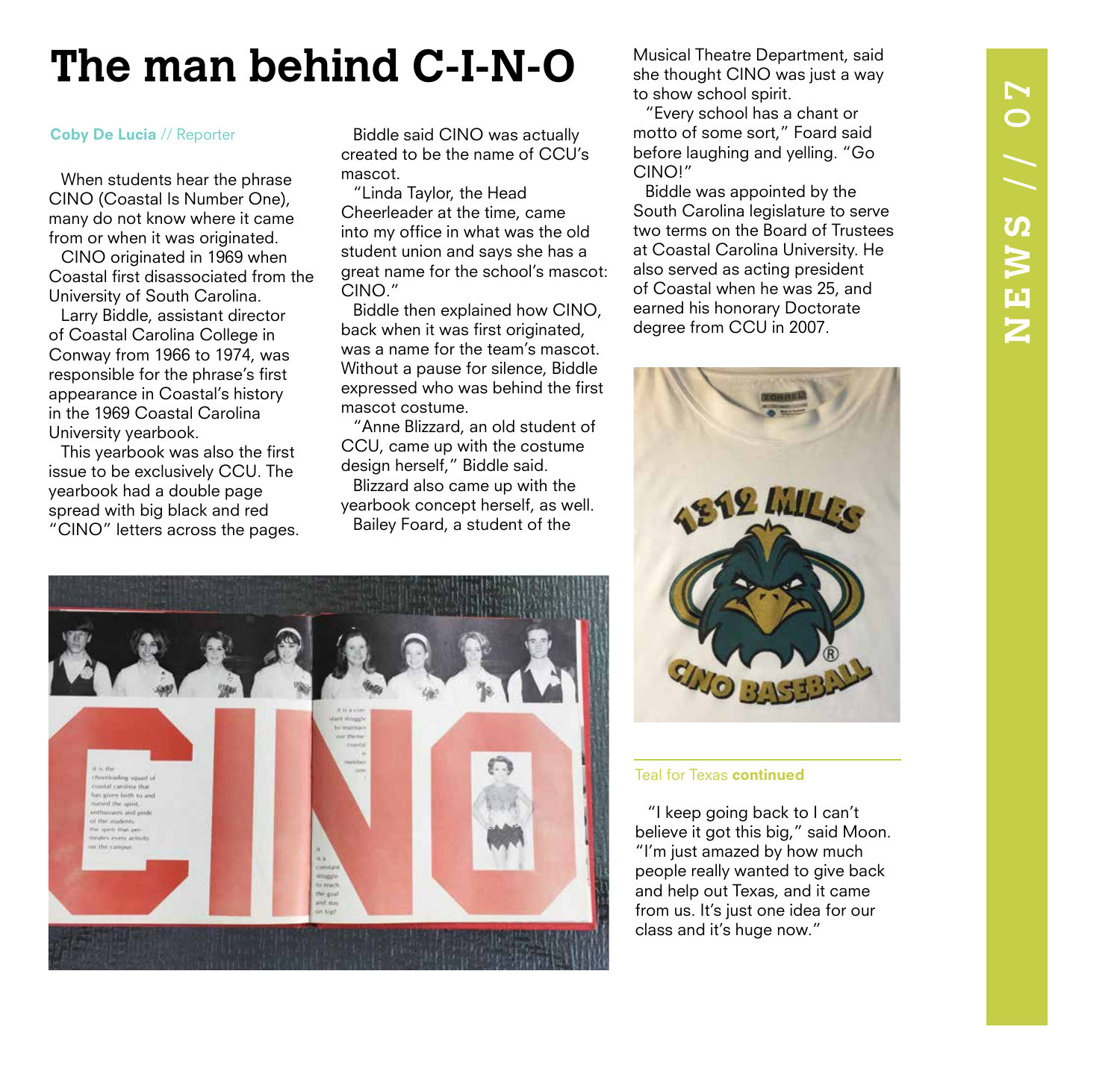

Photo courtesy of ACE's instagram

### SC hurricane season continued

(PEP) regardless of whether they live on campus or commute and to make sure to have an emergency supply bag on hand.

"If you live off-campus and are sheltering-in-place, have enough supplies on-hand to be on your own, possibly without power, for at least 72 hours," said Mediros. "One gallon of water per person per day, non-perishable food and a flashlight with extra batteries are just a few items you should have in your kit."

 A full list of items people should have in their emergency kit can be found at coastal.edu/emergency and students can pick up a free bag by contacting the Emergency Management Office.

## **Local bookstore offers free books giveaway**

### Yaicha Ocampo // Assistant Editor

ACE University Bookstore on Highway 544 in Conway has been selling used textbooks to students since 1995 and has now offered to refund one student's entire semester worth of textbooks in a special giveaway.

Andy and Charles Elvington decided to open their own business after working in bookstores for years.

Charles Elvington managed Coastal Carolina University's bookstore from 1974 to 1980 while Andy Elvington ran the bookstore at Horry-Georgetown Technical College from 1980 to 1994.

ACE is actually an acronym for their names.

Rusty Elvington, manager of ACE, said he understands how expensive college textbooks are but the store is trying to help make it easier.

"Our goal is to put more used books on the shelves for students," Elvington said. "Books are insanely expensive, but we try to save as much money as possible."

A rising junior at CCU suggested the idea of a free textbook giveaway to promote ACE

 Medeiros urges students to attend CCU's 4th annual PrepareAthon! Day of Action on Sept. 4 to learn more about emergency response readiness. The event will take place on

University Bookstore to incoming freshmen. That way, for the next four years, the class will turn to them.

They began their promotion at the end of May and utilized Instagram and Facebook to inform students.

In order to qualify, students could purchase anything from ACE and give their email address at checkout.

So far, 1,500 emails have been entered and the last day of the contest was Sept 1.

It was initially supposed to end after the first week of classes, but Elvington noticed that students were still in need of textbooks.

"We thought it was unfair to stop it," Elvington said. "...there are still a lot of students, as of this week [Aug. 25,] that are still in need of purchasing things, so that's why it ran into this week as well."

The winner was selected after this past weekend. Elvington said it was just by luck.

"We're going to log on and just do a blind scroll, put the curser up and down then BAM, pick them like that," said Elvington.

Prince Lawn from 10 a.m. to 2 p.m. Students will be able to try out different pieces of emergency equipment and food and prizes will be available.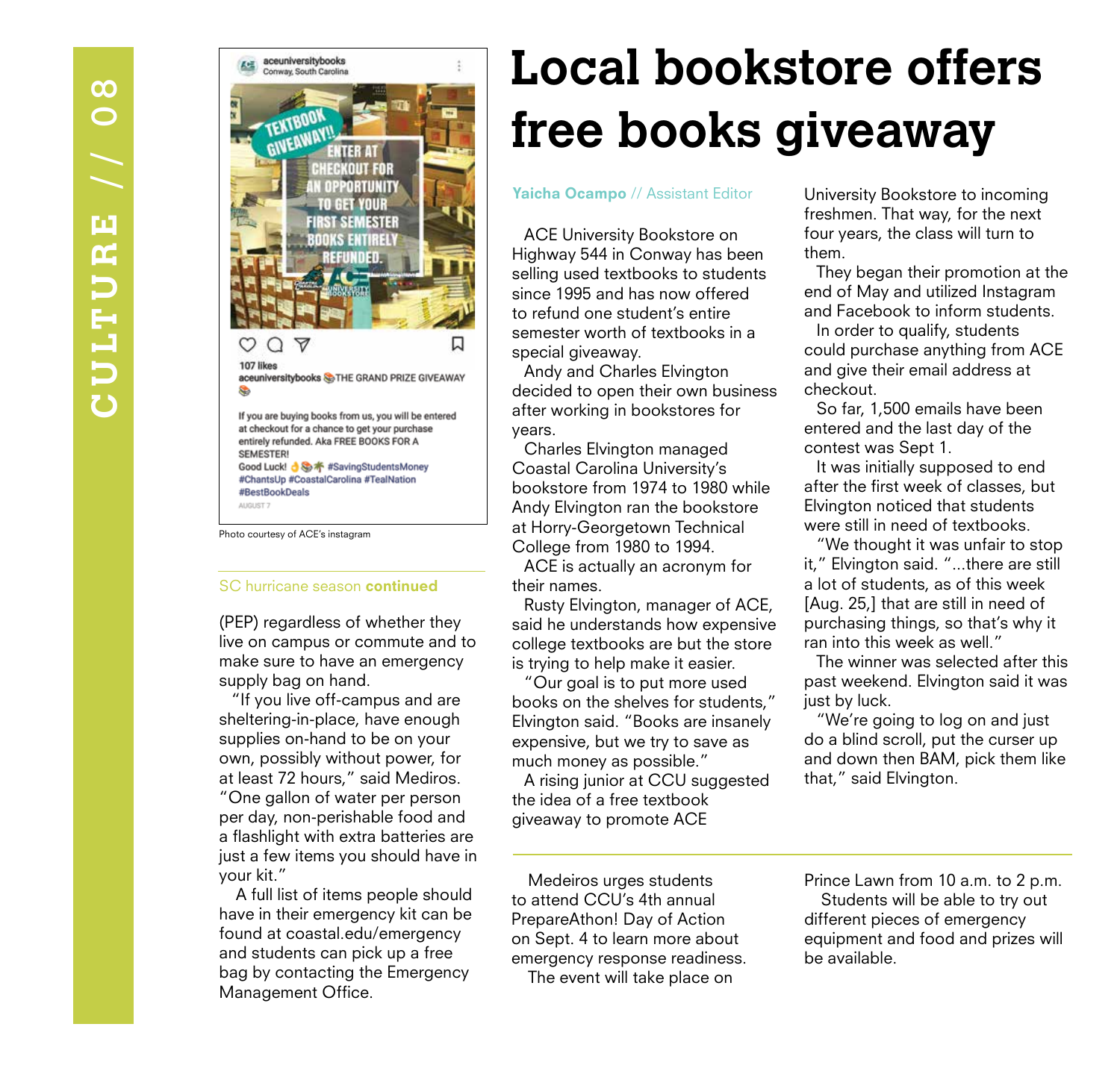## **Board of Trustees approves MA in Communication**

### Brittany Shaughnessy // Reporter

On Aug. 4, Coastal issued a press release stating that the Board of Trustees approved a Master's program for the Communication department.

Although this does not guarantee that the program will come to life, the communication department faculty is hopeful.

Wes Fondren, Department of Communication, Media and Culture Chair, spoke of the new program.

"We did an alumni survey, and found that 28 percent of our graduates go to, or have been to, graduate school," said Fondren. "Knowing that every 1 out of 4, almost 1 out of 3, of our graduates are going to graduate school, we had a lot of our alumni asking if we were ever going to do a Master's program."

In addition to alumni demand, Fondren stated that there have been three major studies in the last two years on what employers are looking for in their potential employees.

"LinkedIn did this major study of 250 companies around the country and asked them 'What is it that you're looking for in your employees that they don't have?'" said Fondren. "Number one was communication skills."

With a new program, comes the need for new faculty members. Fondren added that in the proposal to the Board of Trustees, there was a request for five new faculty members. However, these new members will not be hired to teach in the graduate program, necessarily.

"We are going to be hiring some new faculty to be teaching in the undergraduate program, so that our

current PHD faculty will be able to teach graduate classes in addition to undergrad," said Fondren.

A Ph. D. is mandatory to teach in the graduate program, but only a Master's is required to teach some of the communication entry level classes.

Deborah Breede, associate professor in the Department of Communication, Media and Culture, additionally spoke about the program.

"It is a Master in the Arts of Communication, and is a two-year program," said Breede. "The official launch date is August 2019, but we are doing what we call a 'soft launch' in fall 2018."

Breede explained that a "soft launch" is when the department is going to begin offering graduate classes to current seniors in the program, giving them a head start on the program, or an edge if seeking a masters from a different school.

"Senior privilege" will also be offered, where students can obtain graduate credit from these courses.

The specific classes that will be offered in the "soft launch" are still under construction.

Having already obtained approval from the Board of Trustees and Board of Visitors, approval must still be obtained by the Carolina Higher Education Commission (CHE) and the Southern Association of Colleges and Schools (SACS). Both Fondren and Breede are hopeful that approval from these will come within the next year.

The Department of Communication, Media and Culture was the fastest growing department in the University for a long time, and had previously focused on meeting faculty demands

before they could even consider a master's program.

"We have tentatively decided on a two-tier Master's program," said Breede. "Students will have the opportunity to take the foundations in communication, general Master's courses."

Like the communication Bachelor of Arts program, students will also have the opportunity to choose a concentration.

"One will be the concentration that we are calling 'advocacy' right now, and one will be a concentration that will be in leadership," said Breede. "We'll have a variety of courses that will work in the advocacy part: doing health campaigns, or general activism or advocacy campaigns. The leadership program will have conflict resolution and tools for leaders. It will be adaptable to a variety of fields and disciplines."

As the Department of Communication, Media and Culture continues to grow, the faculty is gradually building up excitement for their new graduate program.

Within the decade, Coastal may become one of the biggest colleges in South Carolina offering the most diverse set of graduate programs. Currently, Coastal offers 17 graduate programs including the Masters of Business Administration (MBA), Master of the Arts of Teaching (MAT), Master in the Arts in Writing (MA), among many others.

The Communication Master's program is just another example of "Coastal Rising."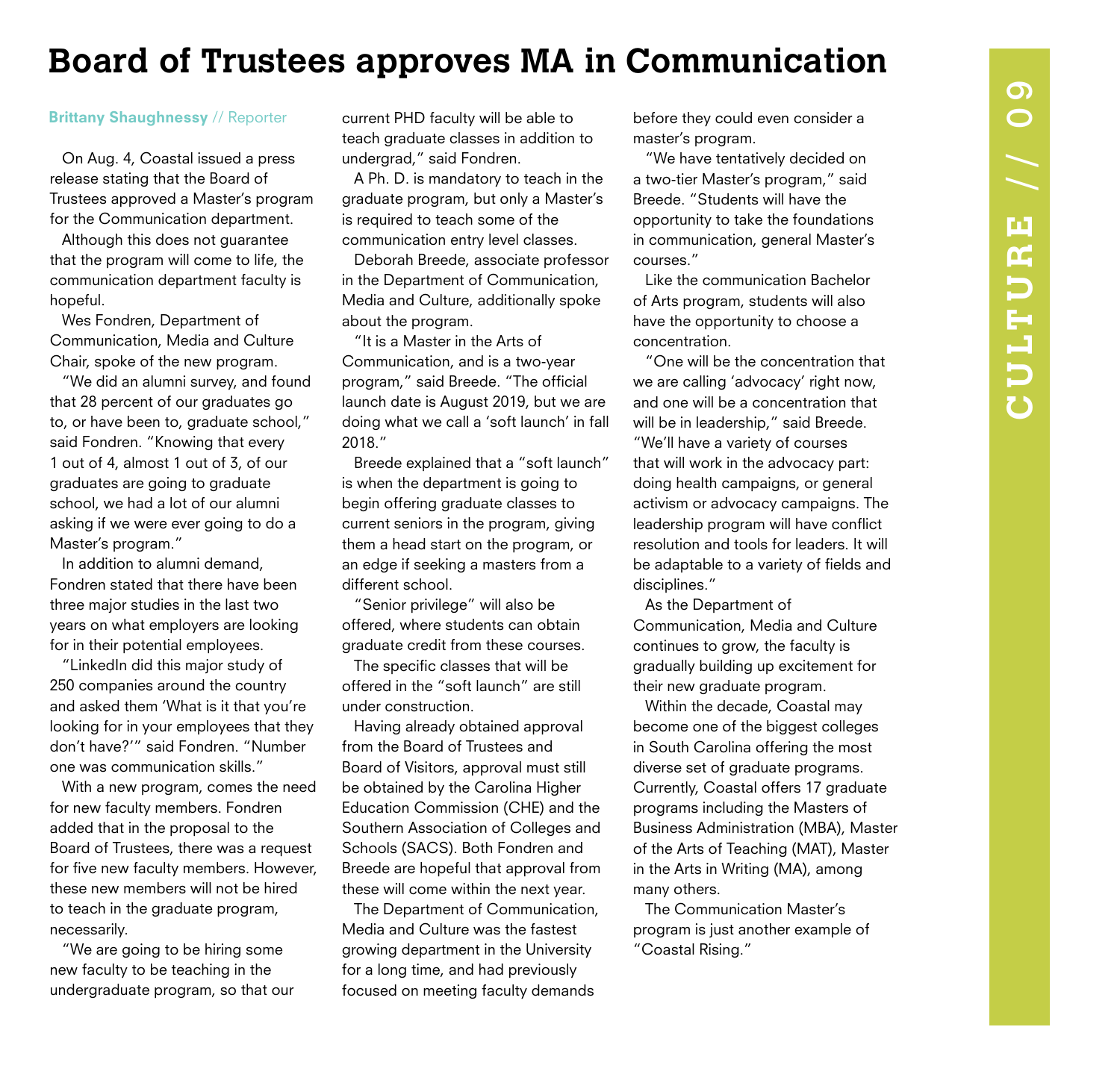

## **I scream, you scream, "It's not ice cream?!"**

### Genelle Thompson // Reporter

CCU has unveiled a new sweet, healthier treat option for the 2017 school year. Chloe's Soft Serve Fruit Co. Is not ice cream or frozen yogurt, nor is it sherbet.

Chloe's Soft Serve is kosher, pareve, prepared without meat, milk, or their derivatives, dairy free and gluten free.

This soft serve is only 25 calories per ounce and has only three simple ingredients; fruit, water and cane sugar. It costs 49 cents per ounce.

The inspiration behind Chloe's Soft Serve Fruit Co. came from the developer's pregnancy.

Chole Epstein, the creator, desired a crave-cutting sweet treat that was guiltless to consume and would be a healthier option for her and her child.

Epstein was able to recreate a product that is an "all-natural alternative to both the artificial ingredients of frozen yogurt and the fat and dairy of ice cream," according to the company's website.

Chloe's Soft Serve is located on the first floor of the Academic II building in the P.O.D. Express store.

The self-serve kiosk will swap flavors according to demand. Current flavor choices include: banana, strawberry, mango, pineapple and chocolate.

Consumers can top their softserve with fresh-cut pineapple, strawberries, raspberries, blueberries, chocolate chips, mini marshmallows, rainbow sprinkles, salted caramel sauce, chocolate sauce, shredded coconut, sliced almonds and graham cracker crumbs.

"[Chloe's Soft Serve Fruit Co.] is a great new addition to the many different food options we have

here on campus," said Greg, an employee at Chloe's Soft Serve. "In the future, we will be looking to add more flavors to the rotation, such as blueberry and kiwi."

Some students at CCU are excited about this new kiosk.

A group of friends had great feedback about their experience at Chole's Soft Serve. They thought it has good treat and unique in taste.

One consumer, Phillip, said it is a nice change.

"It owes a lot of its uniqueness to the fact that it's like frozen yogurt, but not yogurt," said Phillip.

The group said that they are looking forward to the other exchangeable flavor possibilities and topping options.

Those interested in learning more about the inspiration behind Chloe's Soft Serve Fruit Co. can visit their website.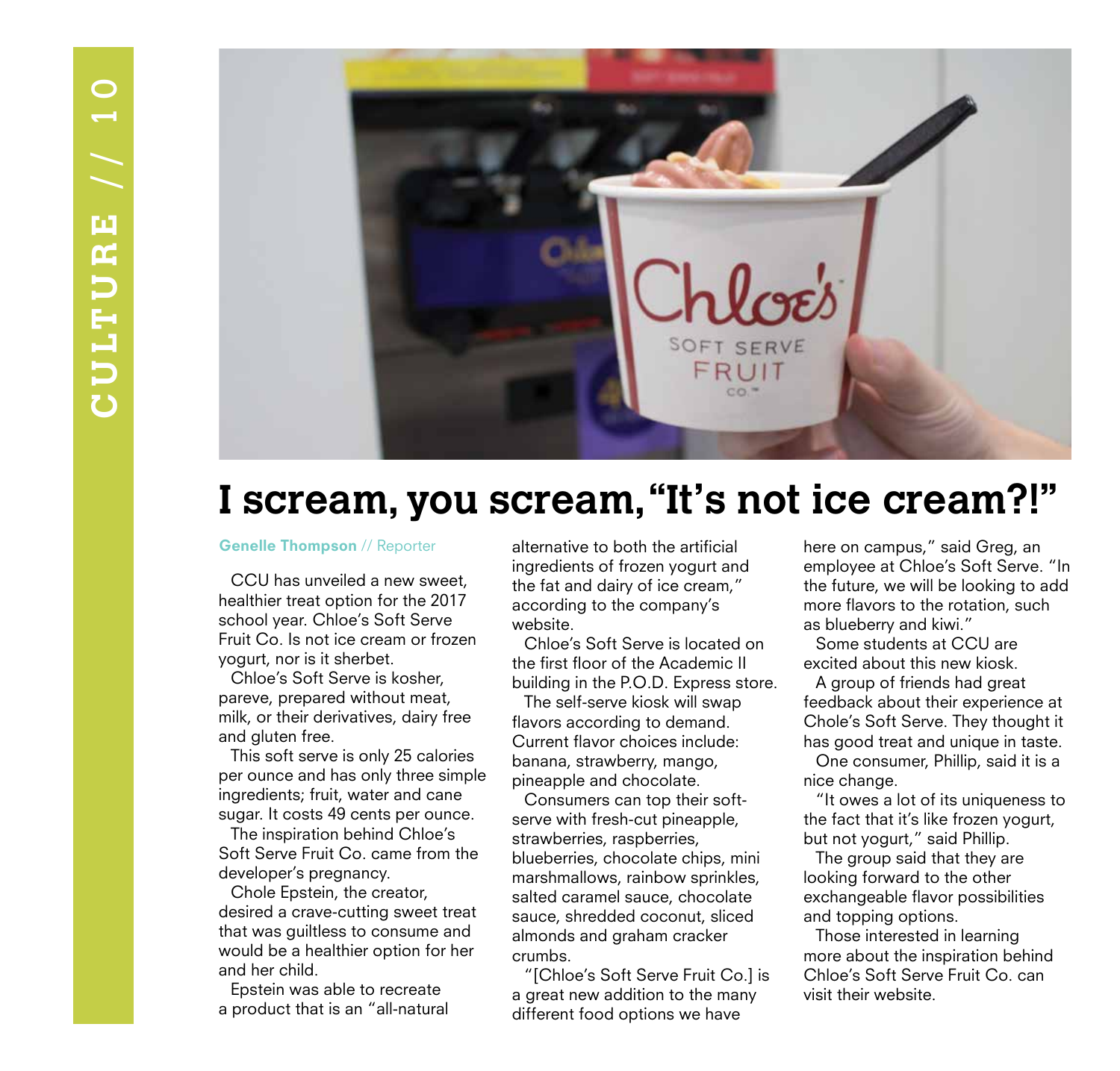## **Saving lives one pint at a time**

### Morgen Cvetko // Reporter

The American Red Cross has been saving lives with their blood drives for over 50 years. Every two seconds, someone, somewhere in the United States needs blood. Therefore, it remains in constant demand.

Just in South Carolina alone, there are 54 hospitals that receive pints of blood from blood drives like the American Red Cross.

Meg Heath, who has been working for the Red Cross Blood drive for almost 13 years, described the process of what happens after a blood drive in South Carolina ends.

"In South Carolina...we aim to collect 509 units a day just to provide them with an adequate supply," said Heath. "The blood collected goes to hospitals and is used in a variety of ways, such as blood transfusions or to help someone who has lost too much blood due to an injury."

According to Heath, the blood drive Coastal hosted in August collected around 100 pints.

Some people choose not to donate because of fear of needles or fear it will hurt but, according to Morissa Robinson, a second-year student at Coastal, the slight bit of pain is worth it because it could potentially save someone's life.

The next blood drive that will be held at Coastal will be on Sept. 10.

Those who wish to donate should sign-up early because there will only be one blood truck and spots will be limited.

If a person donated blood at the August blood drive, they will not be allowed to donate until November.

## FALL 2017

## ADVISEMENT AND ADVANCE REGISTRATION FOR CURRENTLY ENROLLED STUDENTS

## MARCH 15 - APRIL 6

- Course offerings are available online at WebAdvisor.coastal.edu. (Select "Search for Sections.")
- See your advisor to schedule an advisement session.
- Plan your upcoming term via e-advising (on WebAdvisor).
- Obtain your registration appointment time at WebAdvisor.coastal.edu. (Select "My Registration Appt. Time.")

*Eligibility for registration is based on credit hours earned plus credit hours currently enrolled.*

## SENIORS (90+ Credit Hours) & GRADUATE STUDENTS

- Group 1- Beginning 6 a.m. Wed., March 15
- Group 2- Beginning 6 p.m. Wed., March 15
- Group 3- Beginning 6 a.m. Thurs., March 16
- Group 4- Beginning 6 p.m. Thurs., March 16

## JUNIORS (60-89 Credit Hours)

- Group 1- Beginning 6 a.m. Wed., March 29
- Group 2- Beginning 6 p.m. Wed., March 29
- Group 3- Beginning 6 a.m. Thurs., March 30
- Group 4- Beginning 6 p.m. Thurs., March 30

### SOPHOMORES (30-59 Credit Hours)

- Group 1- Beginning 6 a.m. Mon., April 3
- Group 2- Beginning 6 p.m. Mon., Aprl 3
- Group 3- Beginning 6 a.m. Tues., April 4
- Group 4- Beginning 6 p.m. Tues., April 4

### FRESHMEN (Up to 29 Credit Hours)

- 
- Group 1- Beginning 6 a.m. Wed., April 5 • Group 2- Beginning 6 p.m. Wed., April 5
- 
- Group 3- Beginning 6 a.m. Thurs., April 6
- Group 4- Beginning 6 p.m. Thurs., April 6

## Monday, April 10, registration OPEN to all students at 8 a.m.

Information on searching for sections, adding preferred sections, viewing appointment date and time, and oter general information is available online.

## coastal.edu/registration

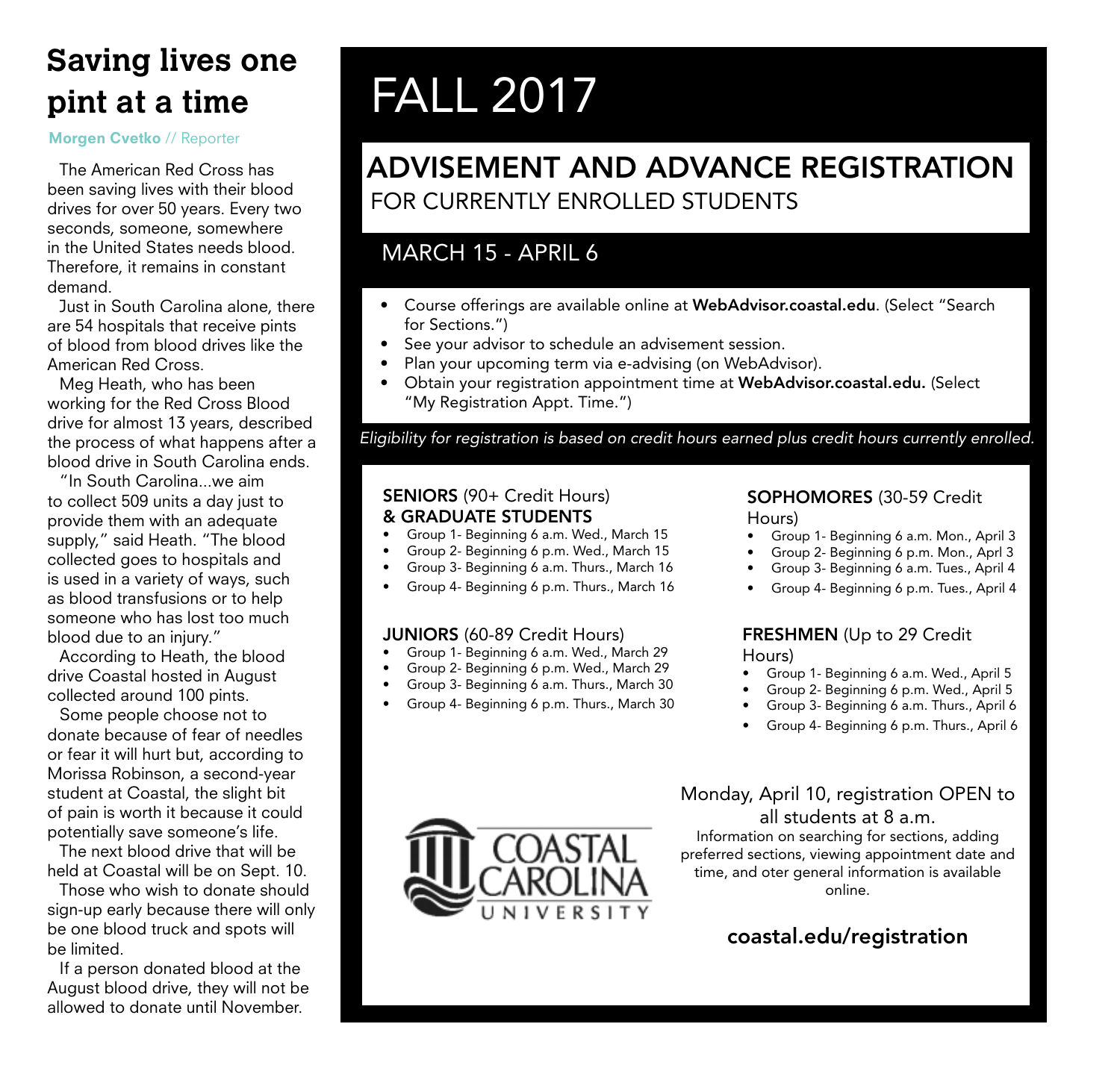

## **Coastal men's soccer gets back to winning ways**

After dropping the first two games of the season, Coastal Carolina men's soccer defeated UNC-Greensboro 2-0 on Friday, Sept. 1 in front of 157 fans at the CCU Soccer Complex.

Seniors Martin Melchor and Frantzdy Pierrot nabbed their first goals of the season, giving the Chanticleers a 2-0 advantage for a majority of the game.

Assistant head coach Kyle Russell talked about the impact that Melchor's and Pierrot's goals meant for the team.

"Both Martin and Frantzdy are experienced players who know how to grind out wins," said Russell. "I think playing at home helped give them some extra motivation."

Melchor put Coastal up in the third minute of the game after a handball in the box gave Coastal a penalty kick. Melchor stepped up and scored from the spot with ease. The senior forward from

Ian Brooking // Reporter **Jacksonville, Texas, talked about** getting those first goal jitters out of the way early.

> "I was just focused on putting away the shot," said Melchor. "I had missed a couple of penalties before this one so I wanted to make sure I didn't rush it and calmed myself as much as possible."

Pierrot added Coastal's second goal of the game in the 25th minute, putting the ball past the UNC-Greensboro keeper after a wonderful assist from Melchor.

Coastal went into the halftime break with a 2-0 lead, outshooting UNC-Greensboro 5-3.

In the second half, Coastal had several chances to increase their lead, but failed to find the back of the net. The best chance came in the 83rd minute when Pierrot had a one-on-one situation with the keeper and his shot went directly at the goalkeeper.

Russell talked about what needs to be in order to fix that for the season.

"It's a long season and it is a process," said Russell. "We could have put a few more in the back of the next. Everyday our goal is to improve and get sharper in everything we do. We will continue to grind and have high standards at practice each day and good things will be a byproduct of that."

The win on Friday was the first win of the season for the men's team, having lost the first two matches of the season to George Mason and Georgetown.

Friday's match is the first of five home matches that Coastal will have this month and the start of a three game homestand.

The Chanticleers return to the pitch on Tuesday, Sept. 5 for a 7 p.m. kickoff against No. 15 Charlotte. Coastal Carolina men's soccer will also take the field against for Big South rival Radford on Sept. 9 at 7 p.m. at the CCU Soccer Complex.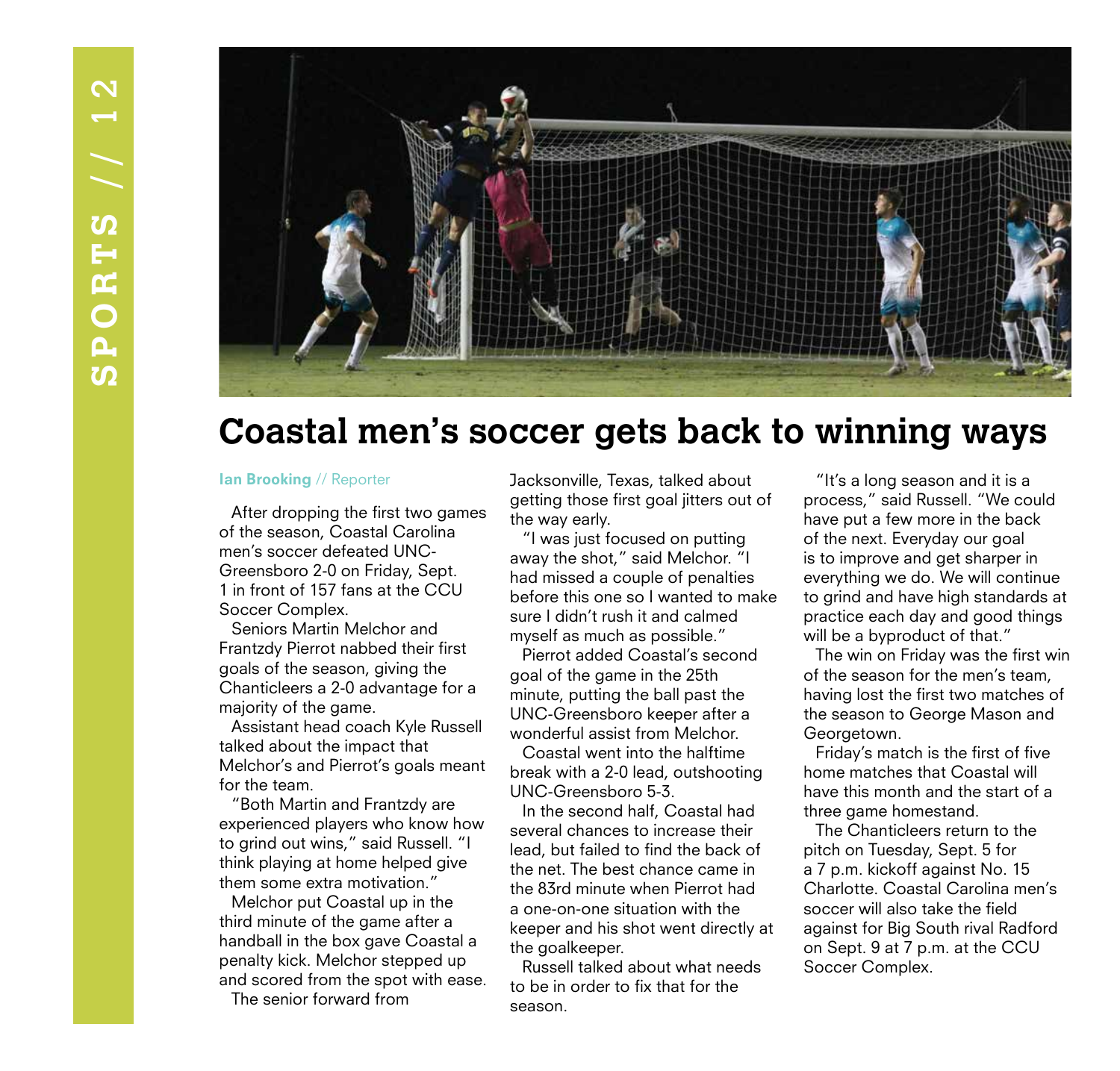## **Rachael Gregory inks deal overseas**

Rachael Gregory, a former Coastal Carolina women's basketball player, has signed with CB Valls in Spain to pursue her dream of playing professional basketball.

 Gregory averaged 11.5 points per game in her career at Coastal Carolina University. This past season, Gregory reached double figures in six games, bringing down 13 rebounds in games against Catawba, Appalachian State and Troy. She also led the team in double-doubles last season with five.

 Gregory, a native of Indianapolis, Indiana, spoke about what it felt like when she signed her first official professional contract.

 "It was an amazing feeling when I received my contract," said Gregory. "It definitely is a dream come true, and I am super excited to get over there."

 Gregory worked with Sims Basketball Placement Agency, an organization based in Atlanta and helps athletes get noticed and further their professional careers.

 "The people at Sims were extremely helpful and were able to answer everything I needed," said Gregory.

Gregory checked out the team she will be playing with this upcoming season and said she was impressed with what she saw so far.

 "It is a pretty established program over there," said Gregory. "I am looking forward in getting over there, working out with the team and getting right for the season."

Ian Brooking // Reporter CB Valls plays in the fourth tier of Spanish and finished 11-15 last season, finishing 10th. In the team's entire 21 years, last season was only the fourth time that CB Valls finished 10th or lower. Valls has finished in fifth place or higher 13 times, winning their respective division four times; in 2004, 2007, 2008 and 2012.

> While Gregory is ready to start her career as a professional basketball player, she is excited to explore Spain and everything the country has to offer.

 "Barcelona is only an hour and a half away," said Gregory. "The thing I am most excited about is hopping on a train and traveling to Barcelona to catch a soccer game. To have one of the best soccer clubs in the world 90 minutes from where you are staying is an opportunity you can't pass up. I am really looking forward to seeing Messi and FC Barcelona."

 Gregory also talked about understanding the culture and the language.

 "It will definitely be an eyeopening experience," said Gregory. "I will be staying in the Catalonia region in Spain, and Catalan and Spanish are the main languages of the area. While I am not fluent in Spanish, I've been speaking Spanish since I was three, so I do have the language down to where I can carry a conversation with someone from there."

 Gregory is the fourth former Chanticleer women's basketball player to sign a professional deal. She follows behind Alexx Puckett, Kira Carter and Brooke Weisbrod.



 She graduated from Coastal Carolina University in May with a Master's in Business Administration and is pursuing a Ph.D. in Global Education. She sent her well wishes to next year's basketball team.

 "Work hard and take care of yourself," said Gregory. "Most importantly, have fun with it."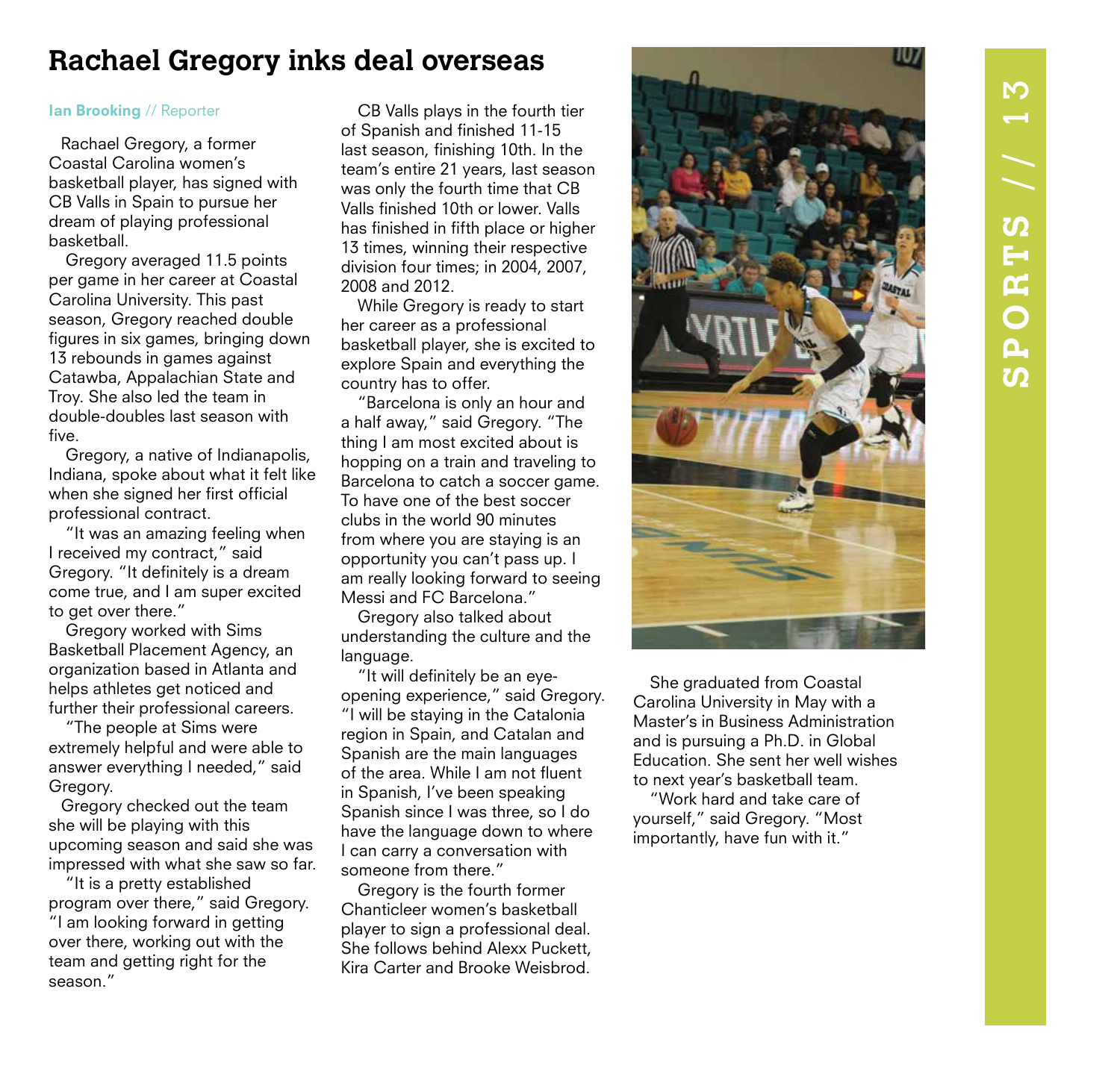## **A moment in time**

In November 1999, in a packed Wheelwright Auditorium, the announcement was made that Coastal Carolina University would be getting a football program.

On September 6, 2003, nearly four years after the announcement, Coastal Carolina defeated Newberry College 21-14 on the final play of the game to win their first ever football game in program history.

Coastal Carolina athletic director Matt Hogue, who was a radio announcer at the time, recalled that historic day in Coastal Carolina history.

"I think the comment that I made on the broadcast on that touchdown call was something to the effect of that the dream has come true," said Hogue. "Lane Harris, my companion, called the moment 'storybook'. It could not have been scripted any better than what occurred."

Quinton Teal, a member of the

Ian Brooking // Reporter first ever Coastal Carolina football team, recalled what made him choose Coastal Carolina even though several people told him to go elsewhere.

"I didn't know anything about Coastal getting a football team until the day they arrived at my high school," said Teal. "Once Coach David Bennett and Curtis Walker showed me what was happening at Coastal, I was all in from that moment. It felt like home. I had never been on campus or really understood what it meant to start a football team from nothing. My high school coach tried to talk me out but there was no changing my mind. I was a Chant from that moment."

In that first season, Coastal Carolina went 6-5 and shattered a lot of expectations the nation had about the program and continued to shock the nation in the years following that first season.

The team went 28-6 from 2004 to 2006, winning three consecutive Big South Championships and

making their first ever FCS Playoff Appearance in 2006, falling to eventual national champion Appalachian State.

Hogue dug deeper in his memory bank, recalling some of his best moments in watching the program grow to what it is now.

"There are certain moments in this program's history that you just don't forget about," said Hogue. "I remember when we went up to Happy Valley to play Penn State in Beaver Stadium in front of nearly 107,000 people. Our first ever playoff win at Bethune-Cookman in 2012 and our 100th win as a program in 2015. Those are some fine moments to look back on admire because they led up to this point where we are at today."

Hogue said there are some major similarities in preparing for the first season of Coastal football and preparing for the first game of the 2018 season.

"We had a construction

continued on page 16

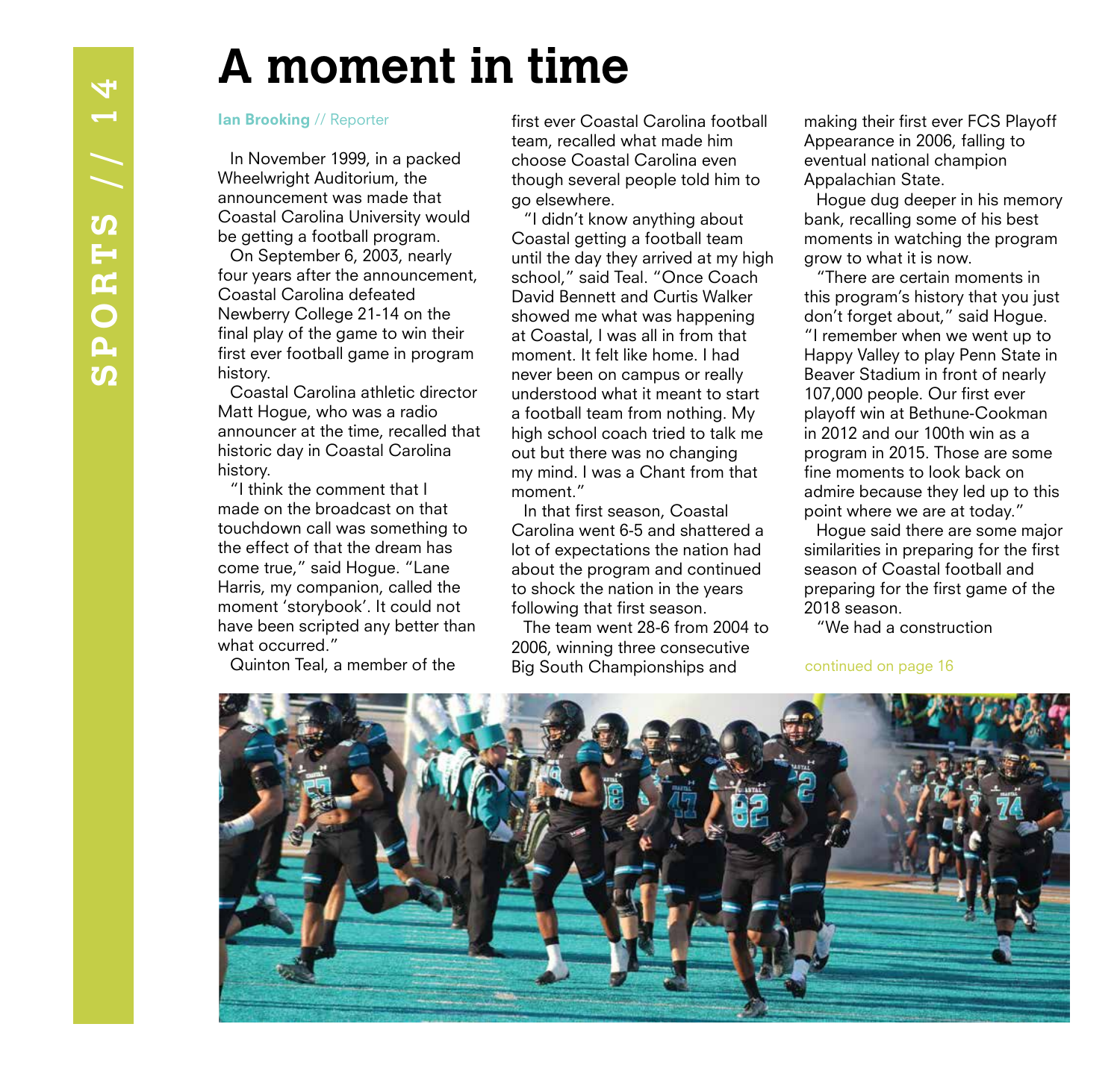## **Coastal's Bamba part of Canadian history**

**NYW** 

### Ian Brooking // Reporter

Coastal Carolina sophomore Amidou Bamba had a summer to remember, being a part of a U19 Canadian Basketball team that brought home the first ever World Cup trophy.

On July 9, Canada defeated Italy 79-60 in the U19 World Cup Final in Cairo, Egypt. Bamba scored six points and pulled down seven rebounds in 11 minutes of play in the final.

Bamba talked about what it was like the moment that final buzzer sounded, signifying that Canada was U19 World Champions for the first time ever.

"It was awesome," said Bamba. "Obviously, this was something that had never been done and it was such a great feeling winning the championship for Canada. Just being able to celebrate with those guys on that team, the situation, everything just felt so great."

Team Canada began playing in Egypt on July 1, taking care of Mali with a comfortable 91-42 victory. Bamba had three points in that game, as well as seven rebounds. Canada then played Spain on July 2, falling 78-73, with Bamba having three points and five rebounds in the contest.

On the final day of the group stage, Canada took care of Japan by a score of 100-75, with Bamba playing 14 minutes. Canada faced Angola in the Round of 16, winning 87-65. It was in this game that Bamba played only five minutes and did not record any stats, the only time that happened for the Coastal forward throughout the whole tournament.



Canada eked out a tough 73- 67 win over France to set up a matchup with the most dominant international club of all-time, Team USA.

Team USA had undoubtedly been the most impressive team throughout the whole tournament, defeating the five opponents they faced by an average of 42.8 points per game.

Bamba played eight minutes against the United States, scoring two points and hauling in six rebounds. With it being a competitive game from the start, Bamba reflected on the energy surrounding the team going into

the halftime break with a 45-42 lead over the U.S.

"Coach's message to us was to keep fighting," said Bamba. "We were feeling pretty good at that point and we just listened to coach's words which was to stick the game plan and not lose focus."

Canada outscored the United States in both quarters in the second half, ultimately defeating Team USA 99-87.

"It was an incredible feeling when that final buzzer sounded," said Bamba. "Obviously, we had to get ready to play Italy the next day but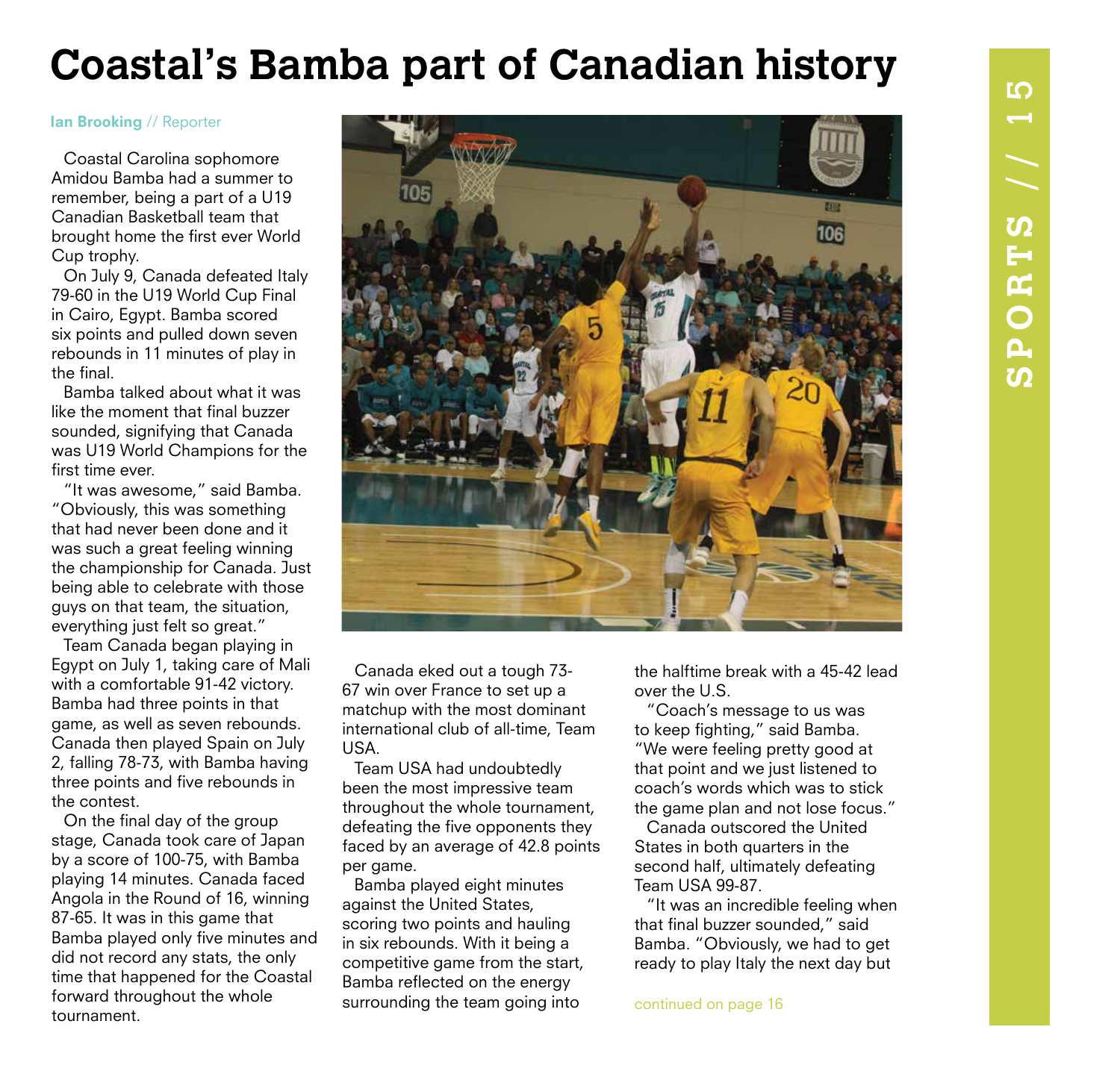### A moment in time continued

project much like the one we are experiencing now that most likely will go down to the wire," said Hogue. "We had a lot of things to get settled and taken care of and we pretty much went down to the last days and hours. I think this summer and that summer, the more I think about it, is more similar in nature."

While Phase One was completed before the first home game on Saturday, bringing the stadium capacity to 15,000, there is still some work to do. A complete upper deck built on the Highway 544 side of Brooks Stadium is expected to be completed before Coastal Carolina kicks off their 2018 season against UAB on Sept. 8.

Eyes will be on the Coastal Carolina football team this season to see how they can adjust and react to the increased level of play and pressure.

Marcus Outlow, a redshirt junior running back who transferred from Boston College at the beginning of 2016, is ready for the challenge.

"First off, I am so excited that I finally get to play," said Outlow. "It was a long year so all those emotions are going to be running through my mind as an individual. For our school and our community, I think it is going to be great. There will be so much excitement and a lot of people are going to be anxious to see what we can do. I think it is a great overall thing for our school, for our staff and for us as players."

Much like how the dream came true in 2003, the dream of becoming an FBS program is becoming a reality.



### Coastal's Bamba continued

in that moment, we had defeated the best team in the world."

Team USA featured several top college players, such as Payton Pritchard, who played in all 39 games for the University of Oregon last season in their Final Four season. The United States also had two future University of Kentucky standouts, Hamidou Diallo and PJ Washington. Team USA was coached by Kentucky Head Coach, John Calipari.

Bamba discussed what it was like playing against some of the best college athletes.

"We didn't let the names get to us," said Bamba. "We didn't let the names or the schools faze us. We just wanted to go out there and play our game. We didn't really want to give that team any type of allowance just because of who they were. We just wanted to come out with the same result we did in our other games and that was to win."

Bamba averaged 10.1 minutes per game throughout the tournament, averaging 2.3 points per game to go along with 4.4 rebounds per game.

Bamba returns to the court for Coastal this season where he hopes that the experience overseas this past summer can help better himself for the season and help lead Coastal Carolina back to the NCAA Tournament.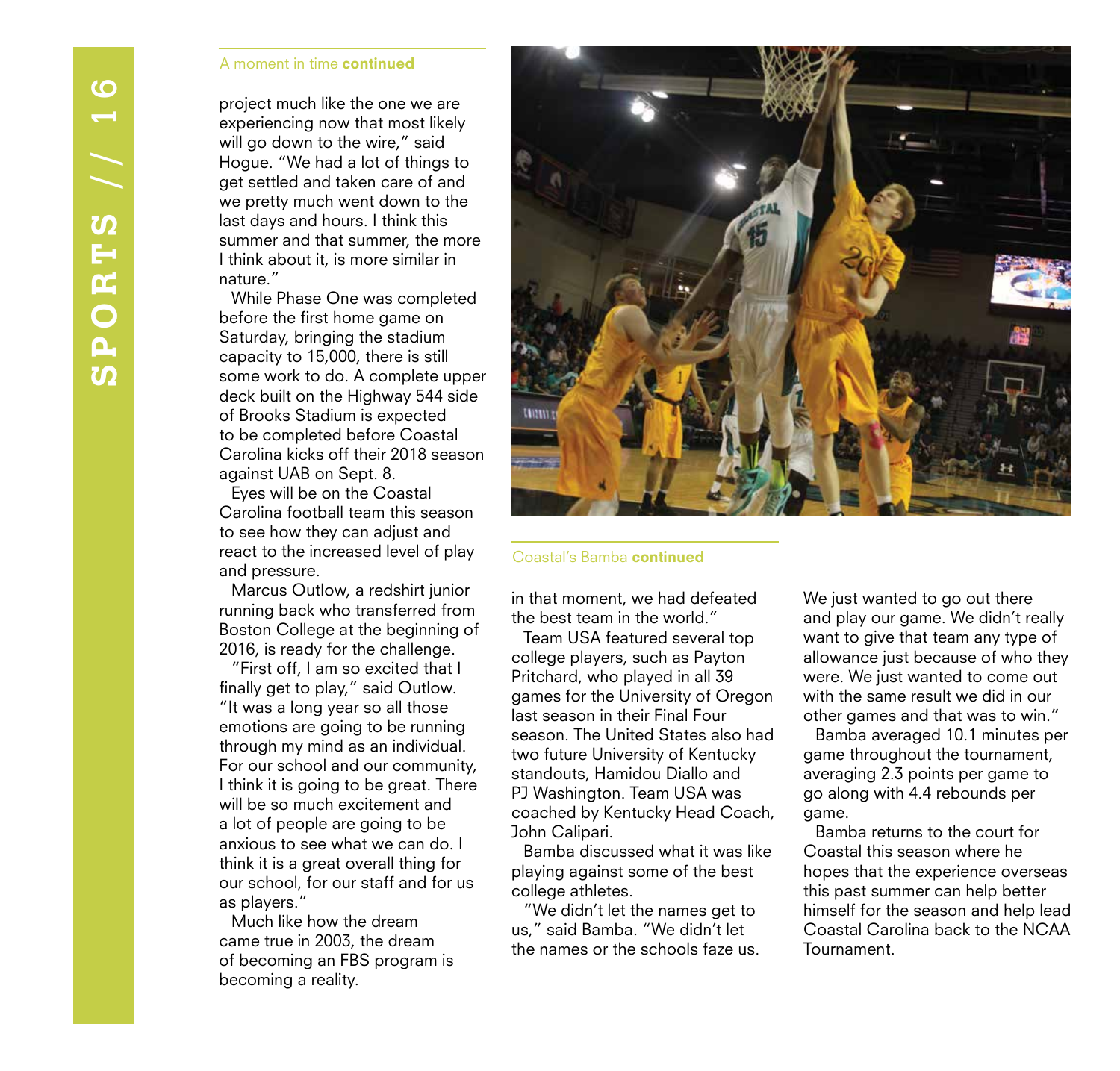# $\blacktriangleright$ **SPORTS** // 17 SPORTS // 1

## **Wilson signs Raffeisen Flyer Wels**

Elijah Wilson, a former Coastal Carolina guard, signed a deal with Austrian Basketball Club Raffeisen Flyer Wels on July 13.

Wilson opened up to signing with Wels and the process leading up to the moment.

"I hired an agent right after the season ended," said Wilson. "From that moment on, he was trying to find places overseas and in July, my agent found a team that felt like it would be the right fit for me and get me playing right away. I thought it was the best situation, and I signed right away."

Raffeisen Flyer Wels was founded in 2000, winning the Austrian Cup in the 2005-2006 season. In the 2008-2009 season, Flyer Wels won the Austrian Basketball League for the first time in team history. Flyer Wels finished 2nd in the 2015-16 season and in 6th last season. The team was looking for someone who can score and Elijah Wilson met that expectation.

The Wilmington, North Carolina, native finished his career as one of the most successful players to ever grace the court at Coastal Carolina. Wilson scored 1,881 points in his four years at Coastal Carolina and led the Chants to back-to-back Big South Championships and NCAA Tournament appearances.

"It was relief once that contract got here and I signed," said Wilson. "Like I said when the season ended I had hired an agent but I took two weeks off. But after that I got back in the gym, working out twice a day, six days a week. It was great to see that hard work pay off."

When a player signs to play

Ian Brooking // Reporter overseas, most contracts are for a single year, with the occasional two-year deal. Wilson looks forward to the experience but says he has to work on his German.

"I have no knowledge or know how to speak the language over there," said Wilson. "The best way to learn is to get thrown into it. That way you have no choice."

Luckily for Wilson, a majority of the coaching staff speaks English.

"Our coach is actually American," said Wilson. "So, he will be able to relate to the American players, as far as how it is transitioning and learning the language. That is a little nice relief."

Wilson arrived in Munich, Germany, on Aug. 24 with Siyani

Chambers, a former basketball player at Harvard. Chambers will be Wilson's teammate at Flyer Wels.

Coastal was recovering from a 14-15 season when Wilson came to Coastal in 2012. His 537 points in 2013-2014 as a freshman is still a Coastal Carolina freshman record and ranks ninth all-time for most points scored in a single season. Wilson was also a part of a program that made four straight postseason appearances with back-to-back NCAA Tournament appearances in 2014 and 2015, a CIT Final Four in 2016 and finishing as the runners-up in the 2017 CBI Tournament.

Wilson graduated from Coastal Carolina in May 2017 with a degree in Business Management.

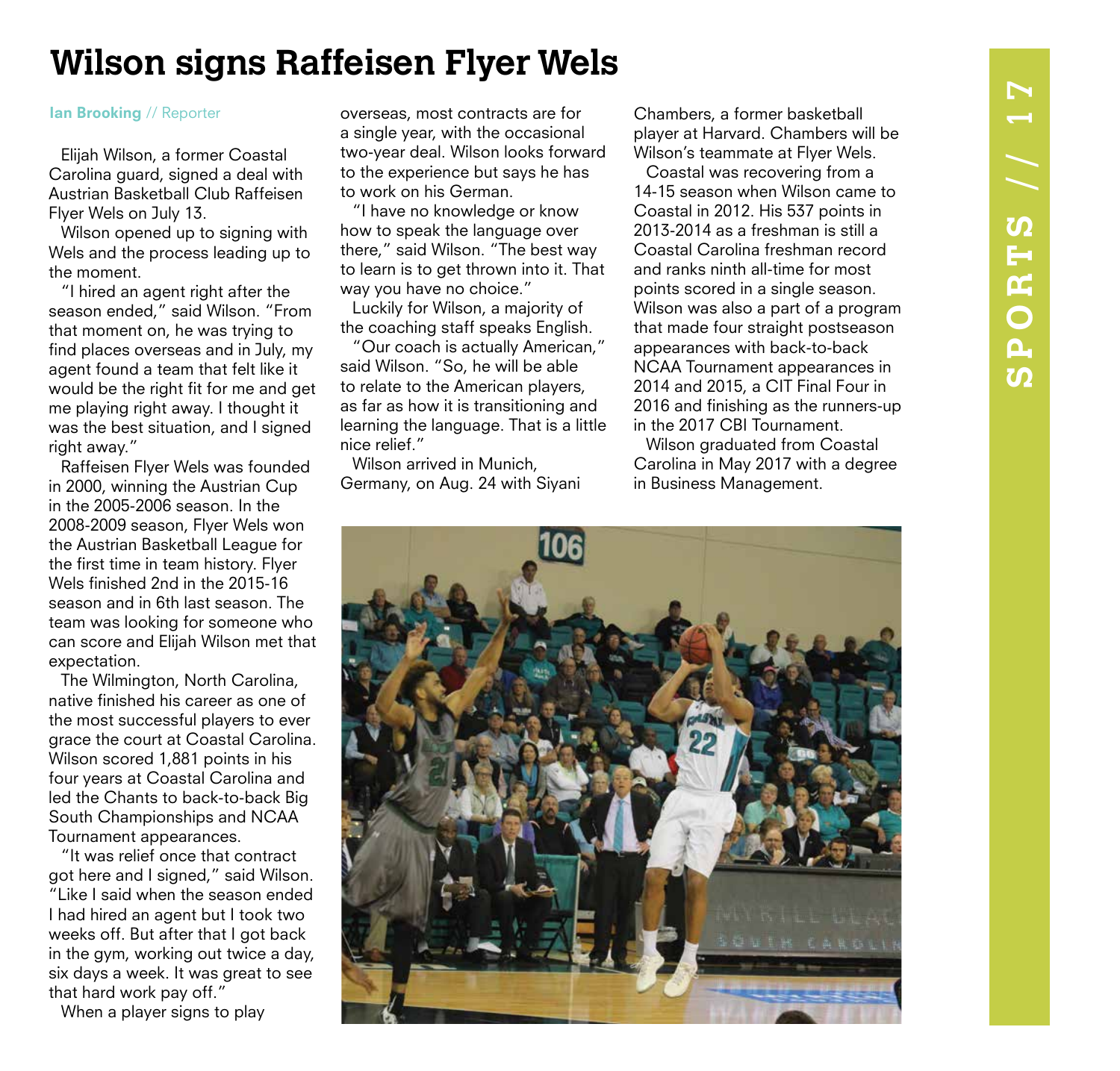## **Teal Nation, we need you**

### Ian Brooking // Reporter

Coastal Carolina officially became an FBS program in Division I football on Saturday, taking on Massachusetts in Conway at Brooks Stadium in front of 13,257 people, the largest attendance in Coastal Carolina history.

This also was the first game in the newly expanded Brooks Stadium, which added over 5,000 seats in order to meet the NCAA attendance requirement that all-new FBS programs are supposed to meet.

While the energy was definitely electrifying and the crowd certainly played a factor in Saturday's game, the big question is: can this be kept up?

More importantly, can the student section keep up?

For years, student attendance has always been a hit or miss. Students will show up for a half and regardless of the score halftime, whether it was a close game or a blowout, they would book out to wherever they were going for the rest of their Saturday night.

Kelly Moore, associate director of development of the Chanticleer Athletic Foundation and a former cheerleader at Coastal, talked about what it was like going to games as a student and how much attendance means to the players.

"When I was here at Coastal, I had the honor of being a part of the inaugural season of Coastal Carolina football," said Moore. "I was a cheerleader and I had several friends on the football team and each week after home games they would tell me that it makes a huge difference having the fans and the students there cheering us on. It really means a lot to these players to see their peers and their community in the stands making noise for them on every single down."

With that being said, the message is clear. We need our students at these games now more than ever. Come early, be loud and stay—that is what the student body needs to do. Ever since it was announced that Coastal Carolina accepted the invitation to join the Sun Belt conference on Sept. 1, 2015, the

Department of Athletics, University officials, coaches and especially the players have been working hard to be ready for this moment and make Teal Nation proud.

"The guys on the field have been relentless in getting ready for that first game," said Moore. "One of the great factors to the fan experience is the players putting their heart and soul out there on the field."

There will be more fans interactions such as giveaways and video board interactions.

"Much like I was able to be a part of the inaugural season of football, these students will able to look back and say I was a part of the inaugural year of FBS football," Moore said. "These students can now say that they were a part of a new era in the great tradition that is Coastal Carolina football."

It is a time where Coastal football is rising to the occasion to make Teal Nation proud and make themselves known in their new conference. The question is: will the students rise to the occasion too?

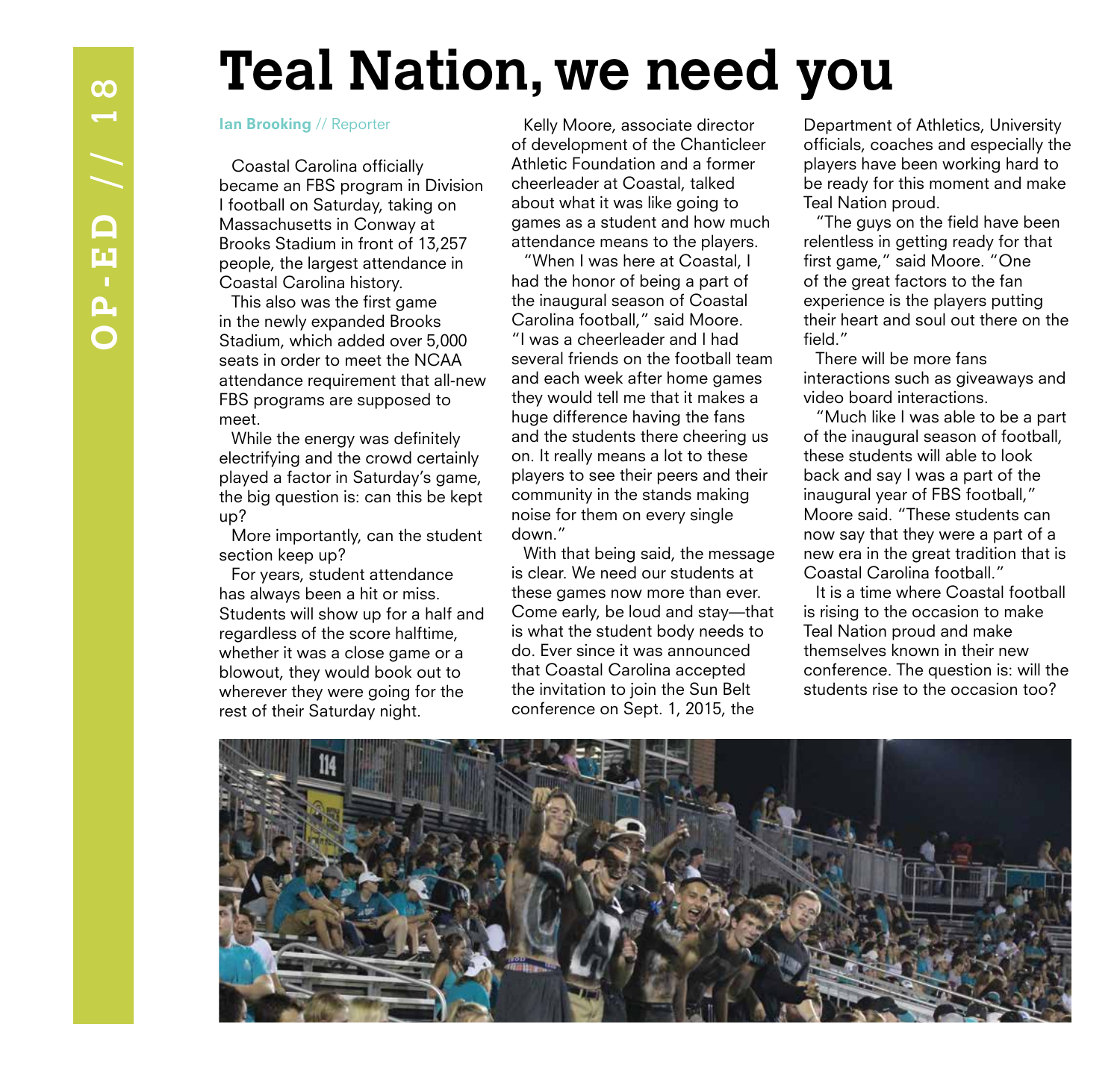# $\Omega$ **OP-ED** // 19 OP-ED // 1

## **A letter to the freshmen**

The first few days and even weeks of freshman year can be stressful and chaotic. You may get lost, you may show up late for the first time in your school career, you may sit through an entire class before you realize it was not your class and you might even cry.

But all of that is perfectly fine. College is not supposed to be a walk in the park; there will always be ups and downs.

However, if you open yourself up to new ideas and put yourself out there, college can be one of the best experiences of your life.

It is perfectly fine to be scared or feel out of place the first couple of

Morgen Cvetko // Reporter **Execute State States** days, most upperclassmen felt that If you follow the school policies way at some point but we made it through freshman year.

Madison, a marine science major said, "Learn how to prioritize your time and don't be afraid to ask your teachers for help."

Professors are here to help you. Do not be afraid to ask a question in class because someone else may have the same question.

Jake, a sophomore marketing and graphic design major stated, "Don't be mean to your RA's."

Contrary to popular belief, resident advisors are not here to make your life harder or get you into trouble, they are here to make sure everyone stays safe. If an issue arises, they are trained to help.

and keep quiet after 10 p.m. on weekdays and 11 p.m. on weekends, you will be fine.

Also, the RA's are students just like you and me, so make friends with them.

Anyone you ask has different advice to make freshman year "easier," but the truth of the matter is, your freshman year is what you make it.

Go out and get involved, wear teal on Tuesdays, wait in line for Fried Chicken Friday, study and work hard and most importantly, take everything in because these years are about to fly by.

## Picturing your ad here? Make it happen.

Contact Jason Renne: jtrenne@coastal.edu

## THE CHANTICLEER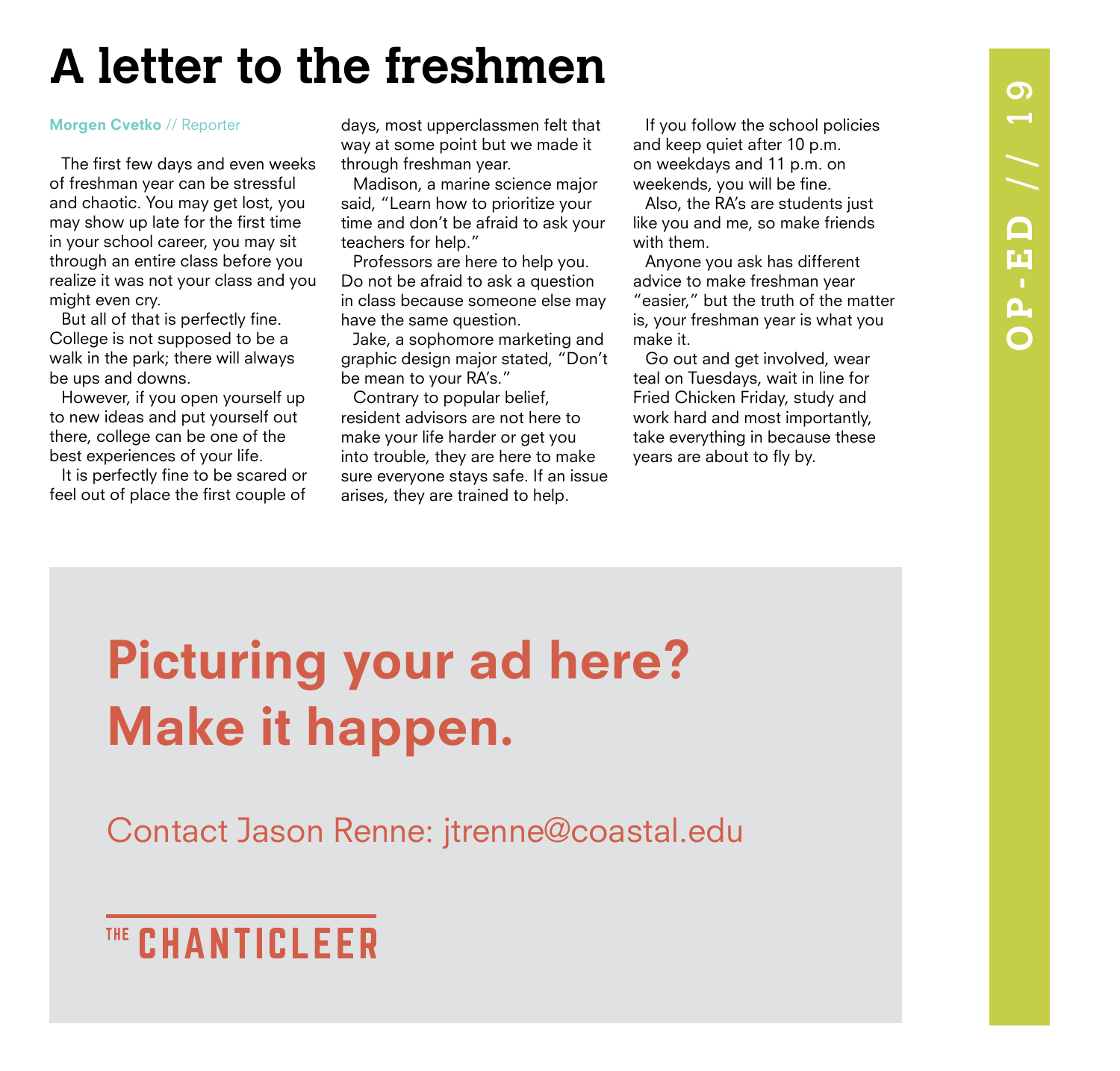## **Biggest letdown of a lifetime: Solar eclipse 2017**

### Ian Brooking // Reporter

For the first time in nearly four decades, a total solar eclipse was visible in the contiguous United States and while many were able to view this beautiful phenomena, students and faculty at Coastal Carolina only saw clouds.

While the eclipse was going to last for three hours, the clouds came in at the right moment to cover the 99 percent blockage of the sun. This caused the many students and faculty who came out to Prince Lawn to view this "once in a lifetime" event to leave upset and disappointed.

Ed Piotrowski, chief meteorologist at ABC 15 News in Conway, South Carolina, went back and talked about the weather forecast for that day.

"The forecast for the day of the eclipse was partly sunny skies with the possibility of showers and storms at any time during the day," said Piotrowski. "I kept reminding everyone that the eclipse was going to visible for three hours so people

would be able to see a great deal of it. What we can't tell you is if there will be a cloud that covers the sun and moon right at totality, which was only up to two minutes and 34 seconds."

Several comments such as "It was supposed to be super bright" and "If it is so bright then why couldn't we see it through a cloud" could be heard as letdown students and faculty went back to their classes and offices after the point of totality had passed.

Piotrowski cleared up those comments and explained why the eclipse was not visible through the clouds.

"Actually, the eclipse is not bright," said Piotrowski. "It slowly gets darker. Even when 99.2 percent of the sun is blocked by the moon at maximum eclipse, there is still a ton of light coming around the sun that drowns out your ability to see the corona. You had to be in 100 percent totality to see that. Even then, during totality, the sky is much darker and the corona not brighter than the sun so you can

see it through thick clouds."

While people viewing the eclipse on Prince Lawn were not able to see the eclipse during totality, there were several students who were living at University Place who were able to see it just fine.

Piotrowski explained the spottiness of the viewing for the eclipse.

"In the summer time in the south, most of the clouds we get are convective," said Piotrowski. "In other words, moisture and heat rise created numerous cumulus clouds that can grow into fullfledged showers and storms. Due to these showers and storms tower vertically, they don't always cover then entire sky. Basically, you were either luck or unlucky when it comes to where the clouds were at max eclipse."

To some, not being able to see the eclipse has already been labeled "the biggest disappointment of their life."

It is understandable that people feel shorted since nothing like it happened in over 30 years. Not

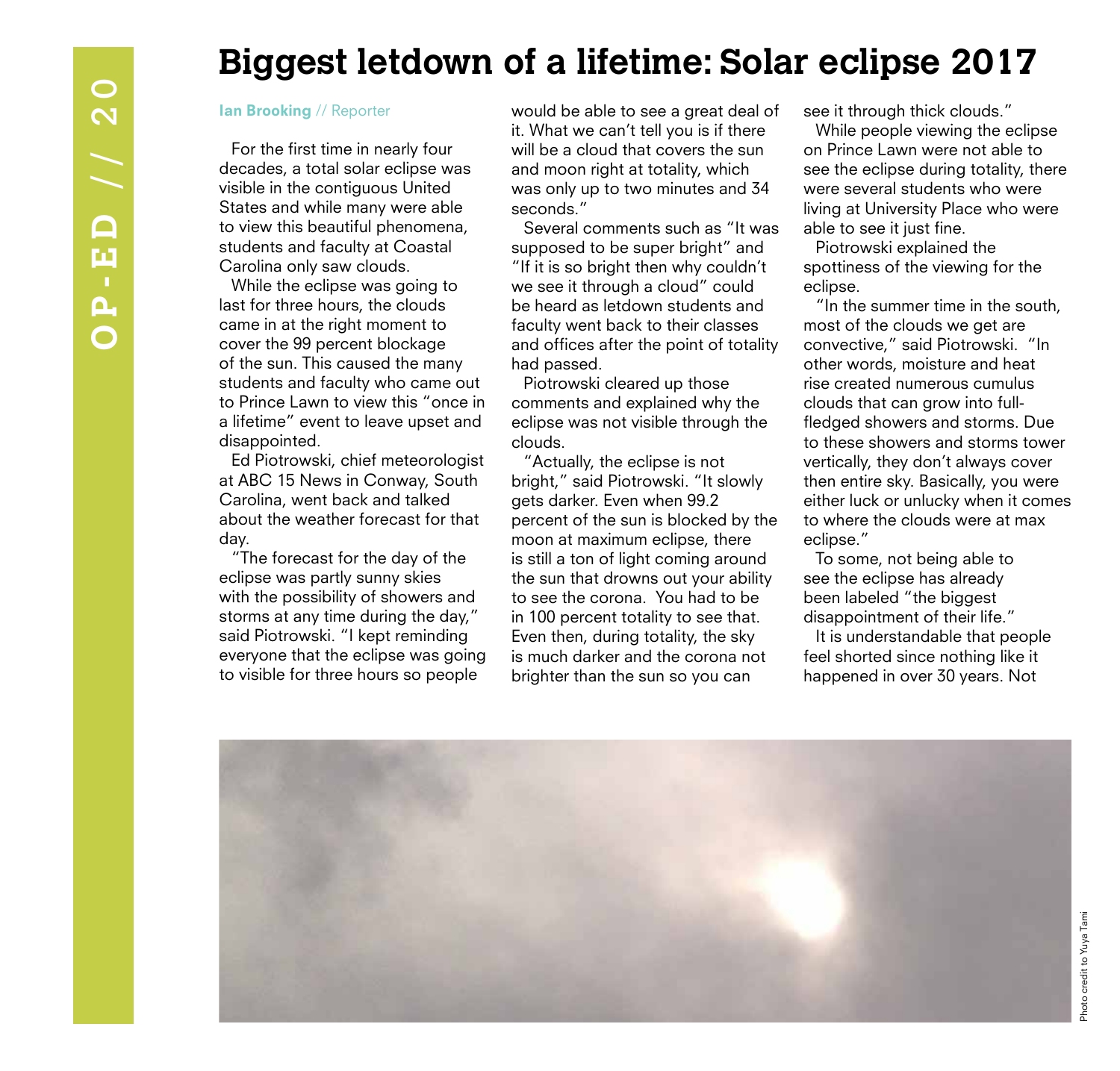only that, this was the first total solar eclipse to be visible across the contiguous United States since 1918.

To not see the eclipse in totality can definitely be seen as decent enough reason to feel letdown. However, there will be four more eclipses that will grace the United States sky in the next 31 years.

The next total solar eclipse will happen on April 8, 2024 and can viewed in 14 states –Texas, Oklahoma, Arkansas, Missouri, Kentucky, Indiana, Illinois, Vermont, New Hampshire, Pennsylvania, New York, Ohio, Maine and Michigan.

Another solar eclipse will occur on August 12, 2045 and can viewed in 10 states – California, Nevada, Utah, Kansas, Colorado, Oklahoma, Arkansas, Mississippi, Alabama and Florida.

There will also be two more annular eclipses, occurring on October 14, 2023 and June 11, 2048.

An annular solar eclipse occurs when the moon's apparent diameter is smaller than the sun's, blocking most of the sun's light and causing the sun to look like a massive ring in the sky.

While it may feel like you missed out on something you'll never see again, don't worry. There will be another eclipse in the American sky soon enough.

## **LOVE LETTER5 SLEEP & ANXIET** 4 CHANTS

Write a positive, anonymous letter to a fellow chant!



# **SCREENING DAY**

See the counselors for a screening!



Enter for a chance to win Sony ™ wireless headphones!

## 11 A.M. - 1 P.M. Prince Lawn Sponsored By SHORE and **Counseling Services**

Coastal Carolina University (CCU) does not discriminate on the basis of race, color, religion, sex, sexual orientation, gender identity, gender expression, national origin, age, genetic information, mental or physical disability, or status as a disabled or Vietnam-era veteran in its admissions policies, programs, activities or employment practices. For more information relating to discrimination, please contact the CCU Title IX Coordinator/EEO Investigator, Coastal Carolina University, Kearns Hall 104B, Conway, SC; Title IX email titleix@coastal.edu; office phone 843-349-2382; Title IX cell phone 843-333-6229; EEO email eeo@coastal.edu; or the U.S. Dept. of Education Office for Civil Rights at www2.ed.gov/ocr.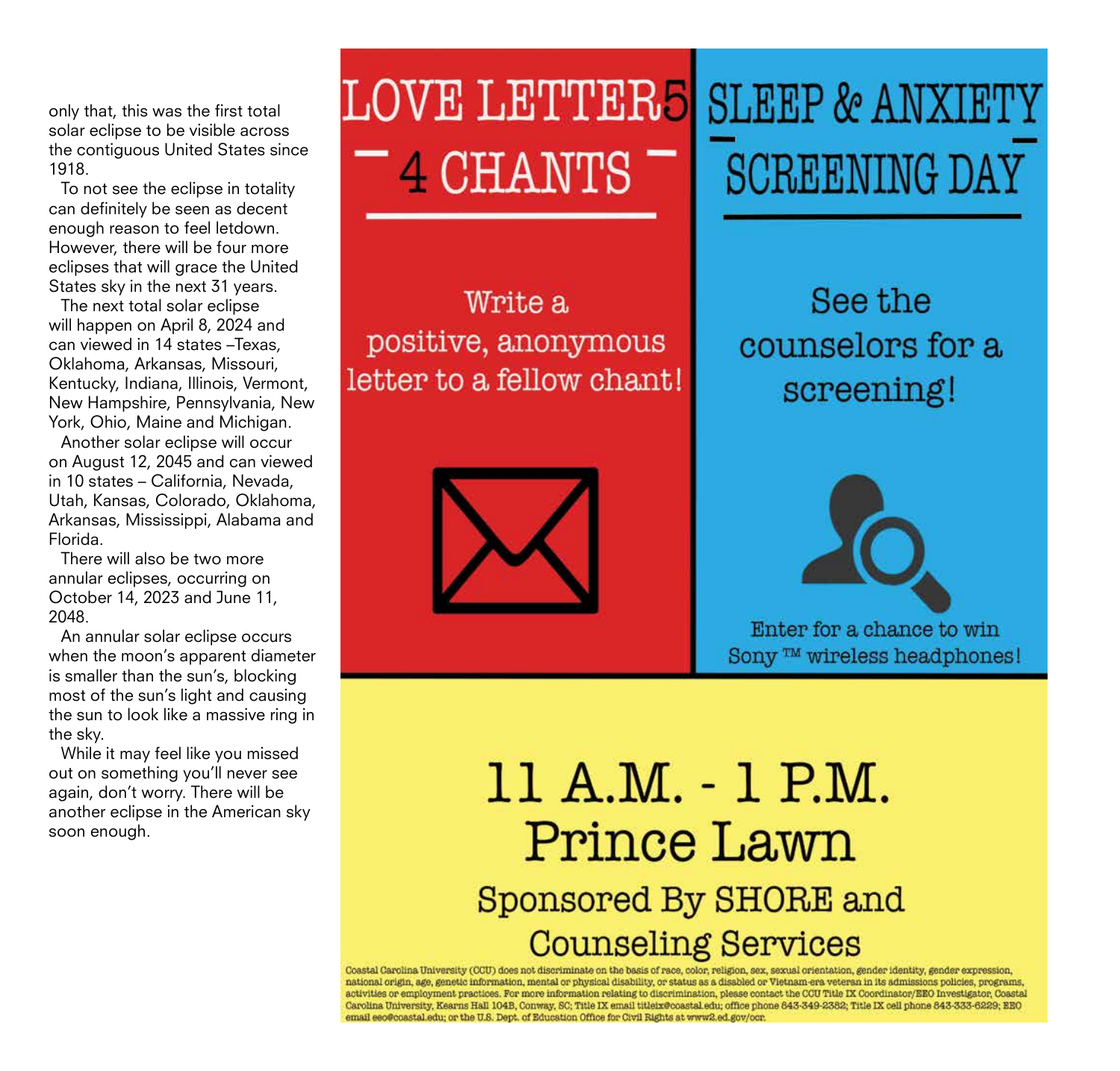## THE CHANTICLEER

## **Our Staff**

Kaley Lawrimore Editor-in-Chief

Yaicha Ocampo Assitant Editor

Alexa Stress Art Director

Jason Renne Business Manager

## **Reporters**

Ian Brooking Morgen Cvetko Coby De Lucia Adrienne Grant Tyler Gross Alisha Petrizzo Brittany Shaughnessy Genelle Thompson

## **Photographers** Ian Brooking Jennifer Flores

Faculty Adviser Caroline Smith

## **Editor's Note**

## Kaley Lawrimore // Editor-in-Chief

As a stare at my keyboard, I am finding it difficult to compose the right words to jump into who I am and why I plan to make this publication the best it can possibly be. I cannot use simple adjectives, and it was not a simple road.

I should start by introducing myself and what led me to where I am today. I was born and raised in Hemingway, South Carolina. For 24 years I have known the two-stoplight town, but I always found myself wanting more. I wanted an adventure.

When I enrolled at Florence-Darlington Technical College in 2011, I thought my calling was saving lives. I knew I wanted to help people, and I still do, but just not that way. I was doing photography on the side, so I decided to transfer to Horry-Georgetown Technical College for their art program. Like most higher-education institutions, I had to complete an internship pertaining to my major. And like most 20-year-olds, I did not have a lot of motivation, and I slacked on getting everything together in time.

Al Bunal, one of my professors, who is actually more like a mentor to me, set up an internship at WPDE ABC 15 News. That is when and where I fell in love with news and realized what I wanted to do with the rest of my life. I basically owe him everything for helping me find my path.

After graduating from HGTC, I accepted a 40-hour-a-week "part-time" job at WMBF News. After seven months, I decided to go back to school and pursue a journalism degree. That is when I became a Chanticleer, and it continuously proves to be one of the best decisions I have ever made.

I left WMBF News and accepted a real part-time job with WPDE ABC 15 News, so I could work and go to school.

For the past two years, I have been waking up at 2 a.m. and driving an hour to work all for the love of news. When I get off at 8 a.m., I head straight to campus. Although the graveyard shift isn't optimal, it has al lowed me to grow into the journalist I am today.

I look forward to serving Coastal Carolina University as Editor-in-Chief of The Chanticleer this semester, and I hope you all will welcome me with open arms.

The Chanticleer is the editorally independent student produced weekly newspaper of Coastal Carolina University. The first issue of The Chanticleer was released on October 23, 1963. The Chanticleer is published weekly in the fall and spring semesters. Letters to the editor are welcome from the Coastal Carolina University community. The Edi tor-in-Chief reserves the right to condense and edit submissions for libel and space. A letter to the editor does not guarantee submission. Advertisements reflect the views and opinions of the advertiser, not the views and opinions of The Chanticleer. Articles repre sent the views and opinions of the author and/or people in the article. The Chanticleer is committed to accuracy. If you find an error or mistake in an issue of The Chanticleer, please let us know. Mistakes can be reported to thechanticleer@g.coastal.edu. Correc tions will be printed in the following issue.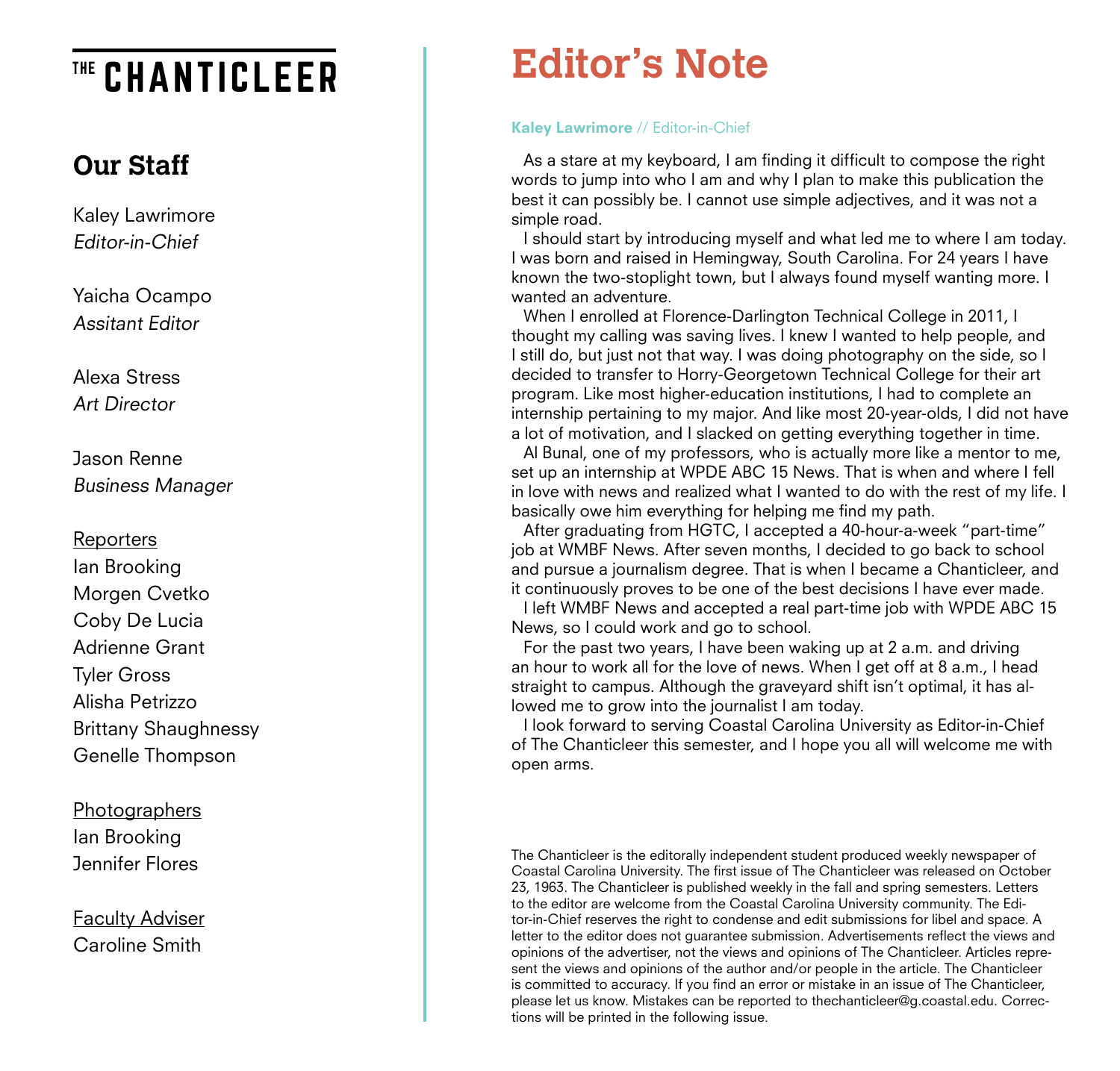## **Meet the Team**

| <b>Kaley Lawrimore</b><br>Editor-in-Chief       | Kaley Lawrimore was promoted to Editor-in-Chief<br>of The Chanticleer for the Fall 2017 semester. New<br>to Coastal, Lawrimore decided to join the paper<br>as a reporter after deciding to pursue broadcast<br>reporting in October 2015. After reporting for only<br>a semester, she was promoted to Assistant Editor.<br>When Lawrimore is not on campus, she works<br>part-time at WPDE ABC 15 News in Conway. There<br>she does a multitude of behind-the-scenes work<br>which includes editing video, gather video and<br>information from breaking news scenes and writing<br>web stories. Lawrimore graduates from Coastal in<br>December 2017 |
|-------------------------------------------------|--------------------------------------------------------------------------------------------------------------------------------------------------------------------------------------------------------------------------------------------------------------------------------------------------------------------------------------------------------------------------------------------------------------------------------------------------------------------------------------------------------------------------------------------------------------------------------------------------------------------------------------------------------|
| <b>Yaicha Ocampo</b><br><b>Assistant Editor</b> | Yaicha Ocampo is the Assistant Editor of The<br>Chanticleer for the fall 2017 semester. Ocampo is<br>a junior English and philosophy major at CCU with<br>a women's and gender studies minor. She focuses<br>on social issues in her writing and began to pursue<br>journalism in hopes of educating and disillusioning<br>the public to false information. Ocampo will<br>graduate from Coastal in May 2019.                                                                                                                                                                                                                                          |
| <b>Alexa Stress</b><br><b>Art Director</b>      | Alexa Stress is serving as the Art Director for The<br>Chanticleer. After transferring to CCU her junior<br>year, she immediately began working around<br>campus as a graphic designer for organizations<br>such as Tempo Magazine, The Athenaeum Press<br>and the Career Services Department. She is<br>excited to revamp the visual narrative of the<br>newspaper to create a more engaging publication.<br>She hopes to work for a design firm after she<br>graduates from CCU in May 2018.                                                                                                                                                         |
| <b>Jason Renne</b><br><b>Business Manager</b>   | Jason Renne is the Business Manager for The<br>Chanticleer, studying communication at CCU.<br>Since becoming part of organization, Jason has<br>been focusing on building relationships with<br>potential clients and serving the student body. He                                                                                                                                                                                                                                                                                                                                                                                                     |

hopes to work for a large advertising agency once he graduates and knows that his experience with The Chanticleer will help him along the way. Jason

will graduate from Coastal in May 2019.

## **Connect with us on social media!**